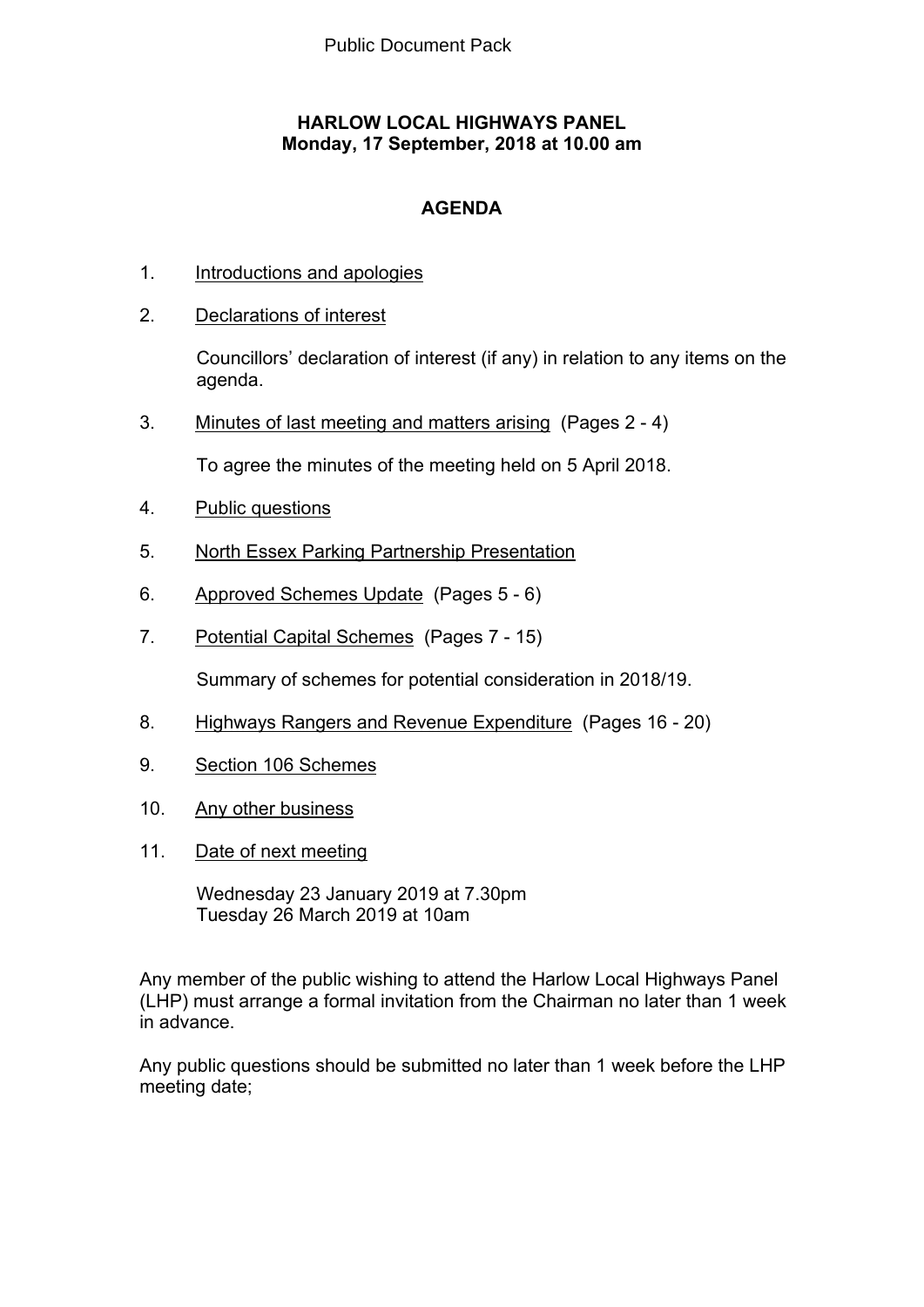#### **MINUTES OF THE HARLOW LOCAL HIGHWAYS PANEL HELD ON**

5 April 2018 2.00 - 2.58 pm

## **PRESENT**

### **Committee Members**

Councillor Eddie Johnson, Essex County Council (Chair) Councillor Michael Garnett, Essex County Council Councillor Michael E Hardware, Essex County Council Councillor Clive Souter, Essex County Council Councillor Danny Purton, Harlow District Council Councillor Mike Danvers, Portfolio Holder for Resources

#### **Officers**

Rissa Long, Highways Liaison Officer, Essex County Council Lisa Thornett, Corporate Governance Support Officer Graeme Bloomer, Head of Place Michael Kelly, Parking Services

#### **Other Members**

Councillor Tony Hall, Harlow District Council Councillor Simon Carter, Harlow District Council

#### 53. **INTRODUCTIONS AND APOLOGIES**

The Chair welcomed all attendees to the meeting and invited Councillors and Officers to introduce themselves.

Apologies were received from Councillors Karen Clempner and Tony Durcan.

### 54. **DECLARATIONS OF INTEREST**

None.

### 55. **MINUTES OF LAST MEETING AND MATTERS ARISING**

**AGREED** that the minutes of the meeting held 18 January 2018are agreed as a correct record.

#### 56. **PUBLIC QUESTIONS**

Councillor Purton advised the panel that unfortunately, as the meeting last week had to be postponed, the residents who were attending to present the panel with the petition for Pennymead were unable to attend today's meeting.

Councillor Johnson, Chair of the panel advised that although they would happily accept the petition the correct process would be to present their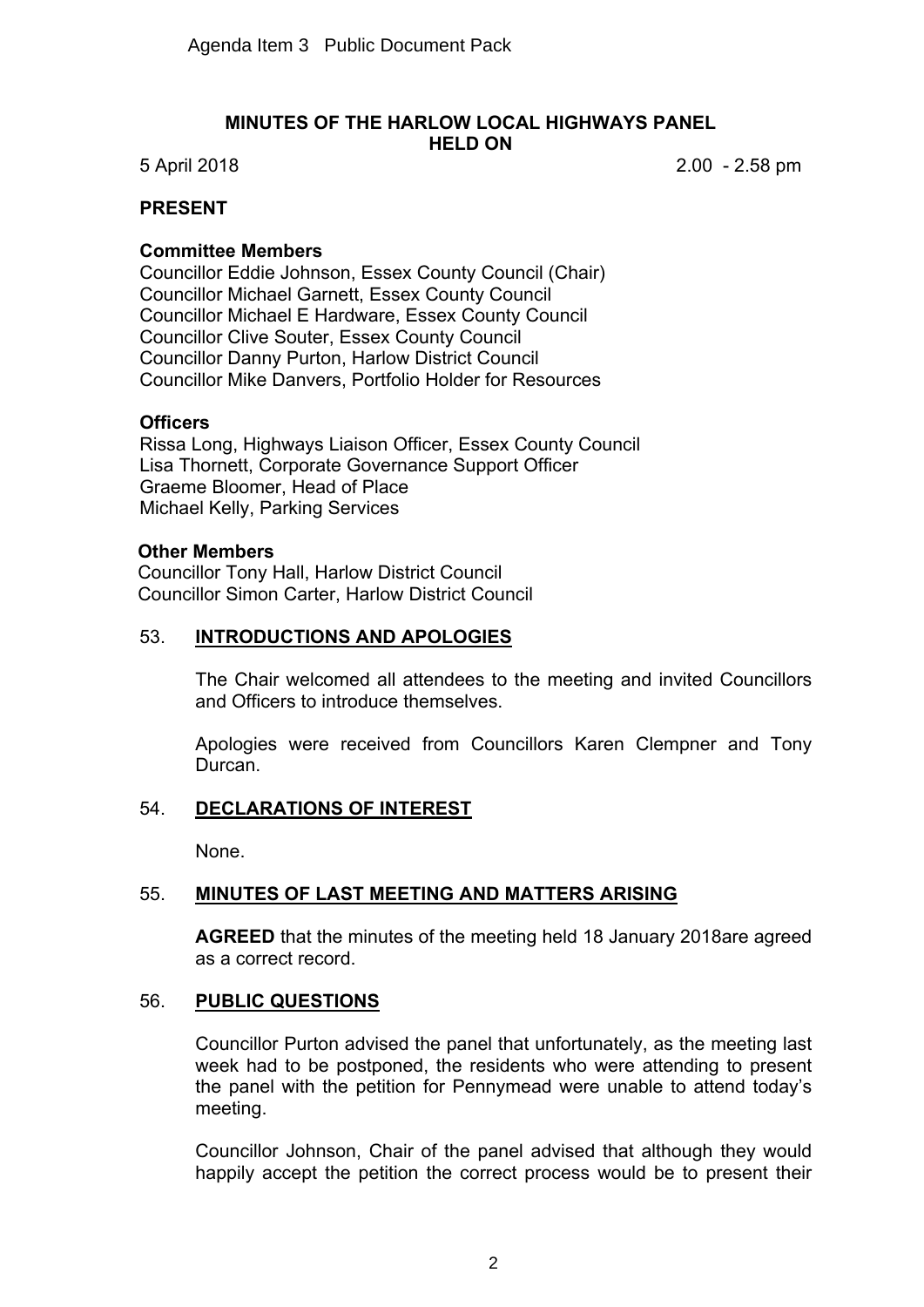County Councillor with the petition to submit to the Cabinet Member at the County Council. It was agreed that Councillor Purton would forward all the information to Councillor Garnett to present to the Cabinet Member.

Councillor Carter asked the panel if it would be possible to place signage at the Pilkingtons junction in Church Langley, as it appears that motorists are ignoring that there is a cycle path there and therefore is a potential danger.

Councillor Johnson, advised the panel that many improvements had already been made to that junction, and would ask Officers to re-visit to assess.

Councillor Carter raised the issue of the entry and exit to Church Langley. He explained that should there be any issue at Hastingwoods or surrounding roads, this causes major traffic congestion in Church Langley to the point that the traffic comes to a standstill for hours.

Councillor Johnson advised that this was out of the scope of the Highways Panel, however he did advise that he had been invited to a meeting with David Sprunt and other Strategic Members. He is hoping that this meeting would be held over the next couple of week and he will report back to the panel.

#### 57. **APPROVED WORKS PROGRAMME.**

**LHAR162009 – Fourth Avenue junction with North Gate roundabout works.**

Members had been sent options for the scheme and agreed that option two would be the best and would appreciate it if the scheme was given priority.

#### **LHAR172004 –Pottersfield – Congestion Parking**

Members agreed that this scheme would be pushed toward the latter part of the year to enable the works to be completed without demobilising on site. Members agreed that the balance of the works would be funded from the 2018-19 budget.

Councillor Garnett had requested a traffic survey for Churchgate Street and would like to know the results. Rissa Long advised Councillor Garnett that she would look into this and forward any results to him,

#### 58. **POTENTIAL SCHEME LIST**

Rissa Long advised the panel that all money for the coming year had been allocated however should any money become available the panel could choose from the P2 schemes to prioritise.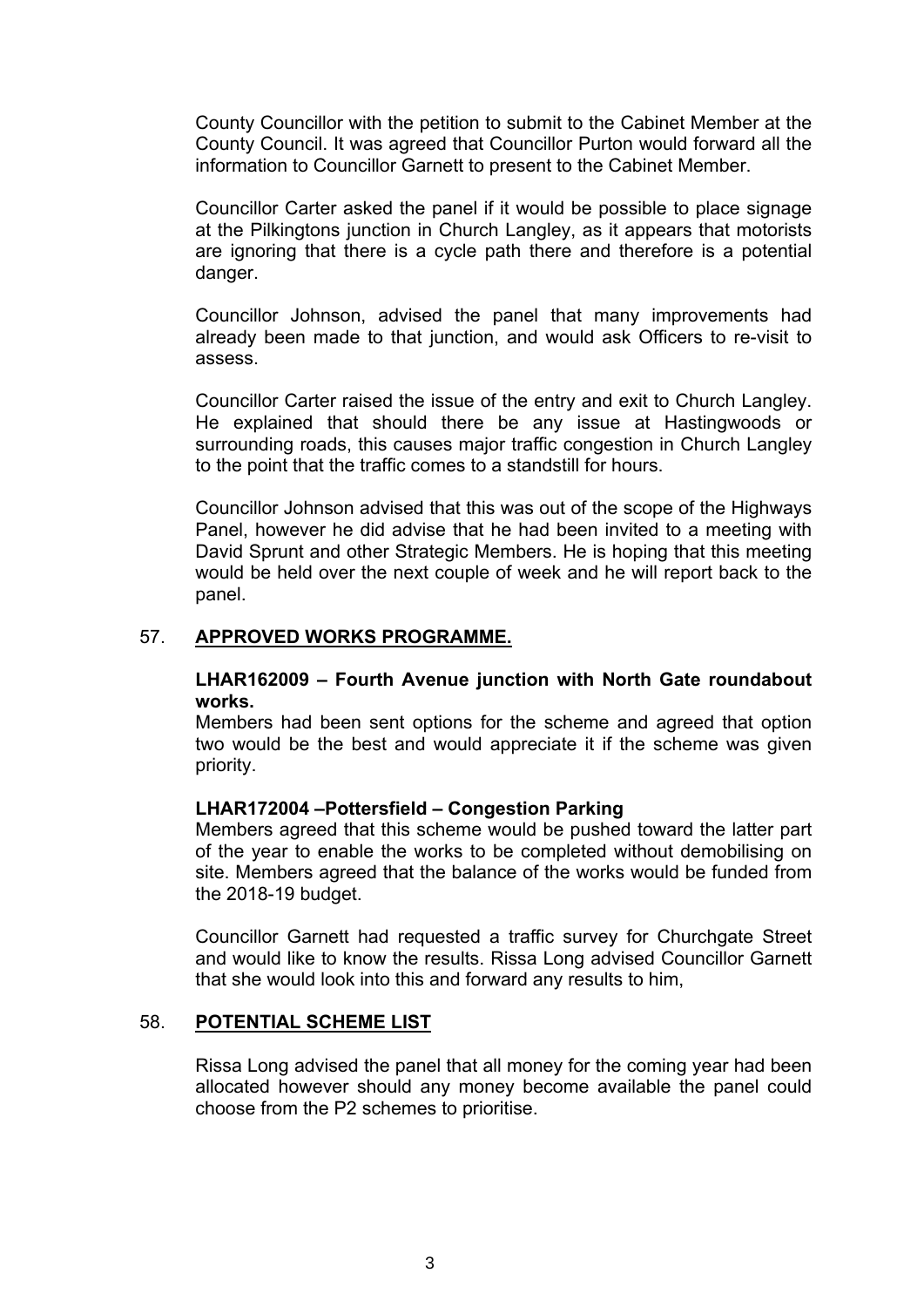**LHAR172006 – Old Road Jucntion with Cambridge Road.**

Councillor Garnett advised the panel that something needed to be done at this junction. He advised that there was some mention of cutting the Road in half to eliviate this problem and he would be chasing this with David Sprunt.

Rissa advised that she would also speak to the ITS team who deal with traffic signals to see if traffic lights with a left turn filter could be installed.

### 59. **HIGHWAYS RANGERS**

Rissa Long explained that the schemes shown on page 37 of the agenda were all completed by the rangers, however she is still awaiting for Officers from the Council to advise if there are any more that need to be included.

Councillor Garnett was pleased that the work had been completed in the High Street, however, he did ask if the bollards could be reinstated to prevent traffic entering the High Street. Rissa advised that she would look into this and assist where possible.

## 60. **SECTION 106 SCHEMES**

None

## 61. **ANY OTHER BUSINESS**

None

## 62. **DATE OF NEXT MEETING**

The date of the next meeting will be confirmed as soon as the Council Diary has been confirmed. Councillor Johnson will inform members by email of the dates.

CHAIR OF THE PANEL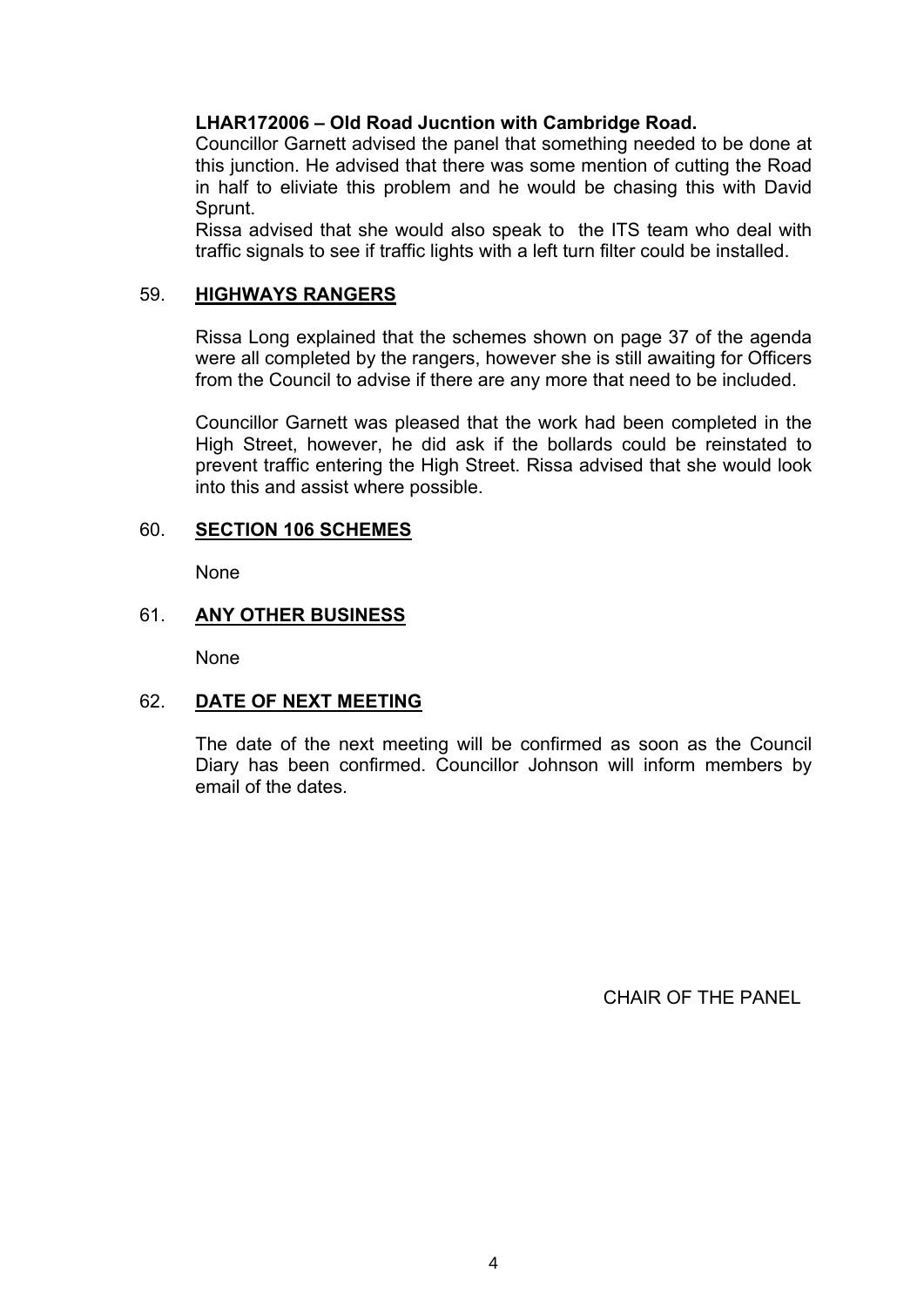



# **HARLOW DISTRICT COUNCIL WITH ESSEX COUNTY COUNCIL LOCAL HIGHWAY PANEL – 17th SEPTEMBER 2018 REPORT 1 – APPROVED SCHEMES UPDATE**

The following report provides an update on the current position of all of the schemes which the Harlow Members had recommended for inclusion in the 2018/19 programme.

The target for the delivery of all schemes will be Quarter 4. Specific dates for scheme progression will be provided when schemes have been formally programmed and road space booked.

Members are also reminded that the costs supplied are estimates only and there is the possibility that a final scheme cost could change significantly dependant on issues which may arise especially during detailed design and construction. The estimated scheme costs on the Rolling Programme/Potential Scheme List will periodically be reviewed and adjusted as necessary to reflect this.

| <b>Budget summary 2018-19</b>            |          |  |  |  |  |  |  |
|------------------------------------------|----------|--|--|--|--|--|--|
| <b>Capital Budget</b>                    | £243,500 |  |  |  |  |  |  |
| Schemes commissioned for 2018-19         | £246,000 |  |  |  |  |  |  |
| Schemes in the rolling programme         | £0       |  |  |  |  |  |  |
| Re-profiled schemes from 17/18 to 18/19  | £0       |  |  |  |  |  |  |
| <b>Safer Roads Schemes</b>               | £7,500   |  |  |  |  |  |  |
| 2018/19 Capital Budget still to allocate | £0       |  |  |  |  |  |  |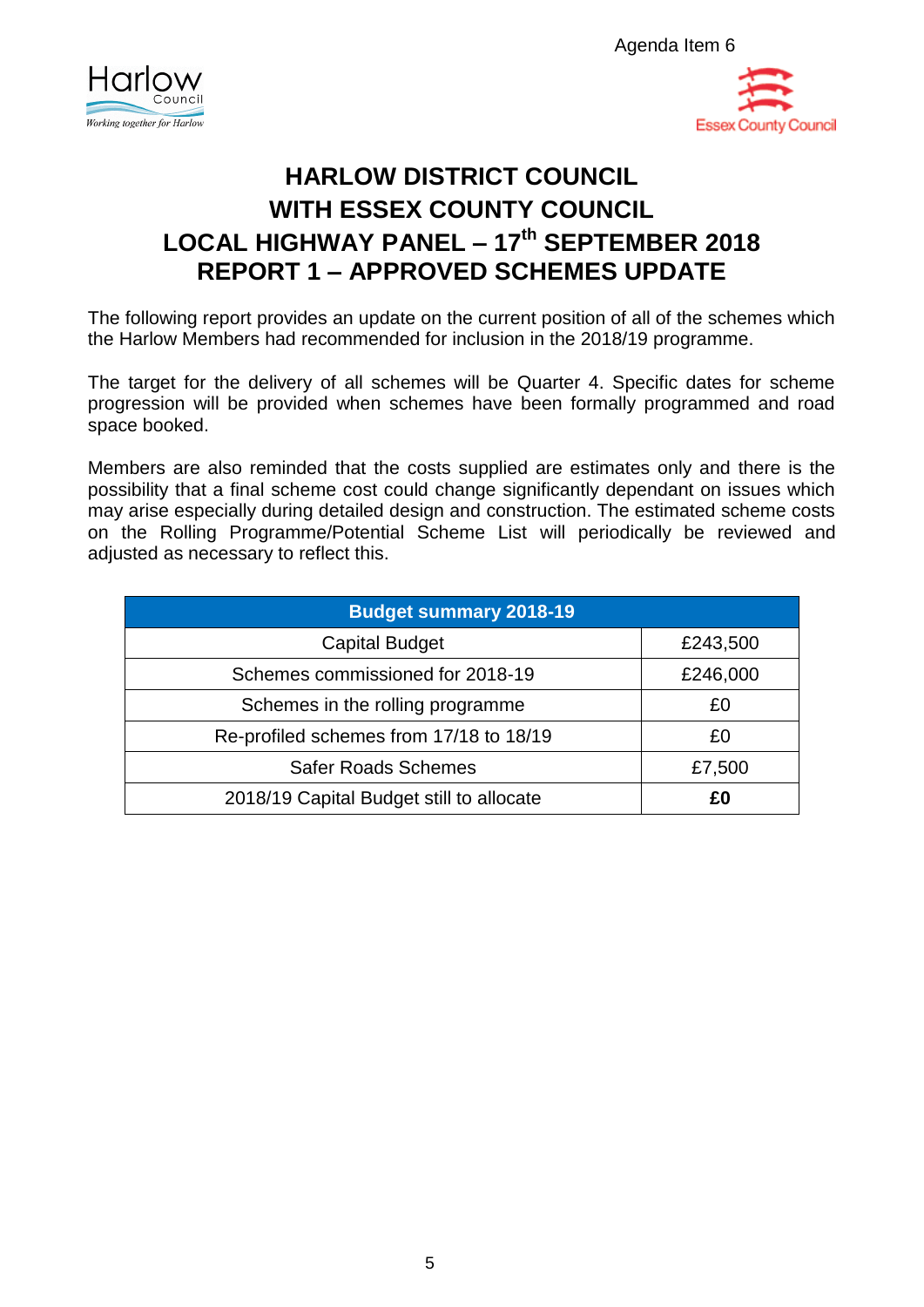### **HARLOW DISTRICT COUNCIL WITH ESSEX COUNTY COUNCIL LOCAL HIGHWAYS PANEL - 17th SEPTEMBER 2018 Report 1: APPROVED SCHEMES**

**Key:**



#### **Budget Comments**

| £7,500 | Casualty reduction scheme. |
|--------|----------------------------|
|        |                            |

|                                                         |                                                                                   |                     |               |                                            |                           |                                                                                                                               | Cancelled<br>schemes              |  |  |  |
|---------------------------------------------------------|-----------------------------------------------------------------------------------|---------------------|---------------|--------------------------------------------|---------------------------|-------------------------------------------------------------------------------------------------------------------------------|-----------------------------------|--|--|--|
| <b>REF</b>                                              | <b>Scheme Name</b>                                                                | <b>Scheme Stage</b> | <b>Finish</b> | <b>Cost Code</b>                           | <b>Scheme</b><br>Category | <b>Works Description</b>                                                                                                      | <b>Allocated</b><br><b>Budget</b> |  |  |  |
| Approved Schemes- 2018/19 Delivery - Safer Road Schemes |                                                                                   |                     |               |                                            |                           |                                                                                                                               |                                   |  |  |  |
|                                                         | First Avenue jw Orchard Croft                                                     | Design              | Quarter 3     | LHAR181001                                 | Safer Roads               | Design to look at:<br>Bus lane length reduction<br>New traffic island<br>Right turn lane                                      | £7,500                            |  |  |  |
|                                                         |                                                                                   |                     |               |                                            |                           |                                                                                                                               |                                   |  |  |  |
|                                                         |                                                                                   |                     |               | Approved Schemes - Prioritised for 2018/19 |                           |                                                                                                                               |                                   |  |  |  |
| $\overline{2}$                                          | Tawneys Road on the approach to William Martin<br>School - Advisory 20mph         | Total scheme        | Quarter 3     | LHAR172003                                 | Traffic<br>Management     | Advisory 20mph limit on the approach to the<br>school following on from feasibility study<br>undertaken in 2016-17            | £12,000                           |  |  |  |
| 3                                                       | Parsloe Road junction with Phelips Road and<br>Markwell Wood - Traffic management | Implementation      | Quarter 3     | LHAR162001                                 | Traffic<br>Management     | Implementation of scheme to provide<br>deflection for roundabout following on from<br>feasibility study undertaken in 2015-16 | £82,500                           |  |  |  |
|                                                         |                                                                                   |                     |               |                                            |                           |                                                                                                                               |                                   |  |  |  |

| Parsloe Road junction with Phelips Road and<br>Markwell Wood - Traffic management | Implementation                                                   | Quarter 3 | LHAR162001                                                                                                                       | Traffic<br>Management | Implementation of scheme to provide<br>deflection for roundabout following on from<br>feasibility study undertaken in 2015-16 | £82,500 |
|-----------------------------------------------------------------------------------|------------------------------------------------------------------|-----------|----------------------------------------------------------------------------------------------------------------------------------|-----------------------|-------------------------------------------------------------------------------------------------------------------------------|---------|
| Hamstel Road - Tiger crossing                                                     | Implementation                                                   | Quarter 4 | LHAR173002                                                                                                                       | Walking               | Implementation of tiger crossing in the vicinity<br>of the hospital                                                           | £62,500 |
| Fourth Avenue junction with North Gate -<br>Roundabout works                      | Traffic<br>LHAR162009<br>Total scheme<br>Quarter 4<br>Management |           | Implementation of works as identified in the<br>feasibility study undertaken in 2017-18 to<br>look at redesigning the roundabout | £41,500               |                                                                                                                               |         |
| Pottersfield - Congestion parking                                                 | Implementation                                                   | Quarter 4 | LHAR172004                                                                                                                       | Traffic<br>Management | Installation of the Pottersfield parking works<br>as designed in 2017-18                                                      | £40,000 |
| Church End - Pram crossing                                                        | Total scheme                                                     | Quarter 4 | LHAR173003                                                                                                                       | Walking               | Design and installation of pram crossing                                                                                      | £2,000  |
| Woodcroft - Pram crossing                                                         | Total scheme                                                     | Quarter 4 | LHAR173006                                                                                                                       | Walking               | Design and installation of pram crossing                                                                                      | £2,000  |
|                                                                                   |                                                                  |           |                                                                                                                                  |                       |                                                                                                                               |         |

| The design work has been completed however some<br>issues have been identified in the safety audit which<br>need to be addressed before this can progress to the<br>installation stage.                                                                                                                                                                                                                                                           |
|---------------------------------------------------------------------------------------------------------------------------------------------------------------------------------------------------------------------------------------------------------------------------------------------------------------------------------------------------------------------------------------------------------------------------------------------------|
|                                                                                                                                                                                                                                                                                                                                                                                                                                                   |
| The estimated cost for the scheme in its entirety has<br>been revised to £80,500.<br>The installation works will commence towards the end<br>of the financial year with the Members having<br>committed to fund the remaining works from the 2019-<br>20 budget.<br>A majority vote was received from the Members to<br>reduce budget by £4000 to facilitate the progression of<br>the design works for the two pram crossings detailed<br>below. |
| Members have agreed to progress the design works<br>as an additional scheme which will then be installed by<br>the Direct Delivery team.                                                                                                                                                                                                                                                                                                          |
| Members have agreed to progress the design works<br>as an additional scheme which will then be installed by<br>the Direct Delivery team.                                                                                                                                                                                                                                                                                                          |

6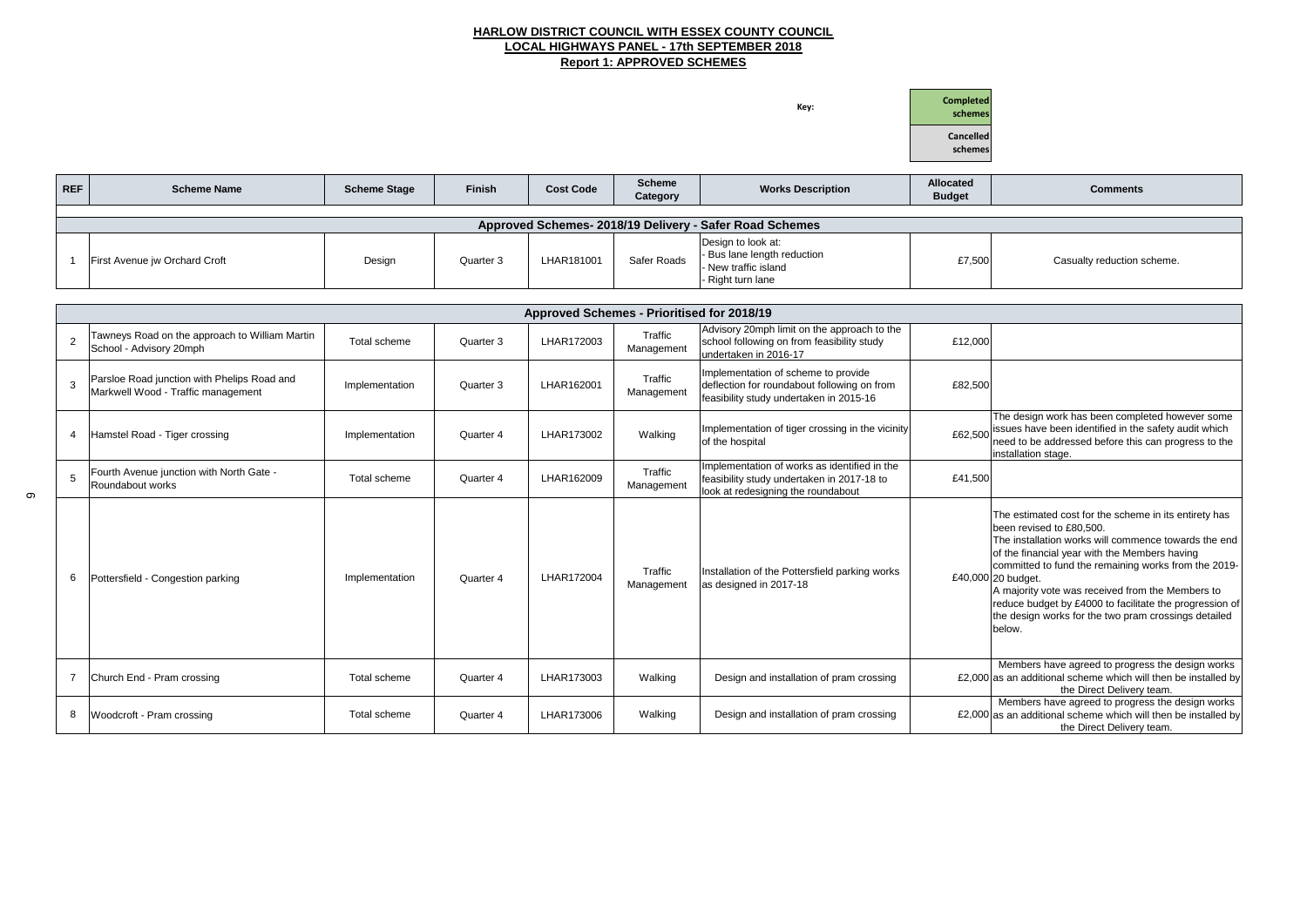Agenda Item 7





# **HARLOW DISTRICT COUNCIL WITH ESSEX COUNTY COUNCIL LOCAL HIGHWAY PANEL – 17TH SEPTEMBER 2018 REPORT 2 – POTENTIAL CAPITAL SCHEMES**

At the April Panel, the Harlow members fully committed the budget for the 2018-19 financial year.

The following potential scheme list therefore identifies all of the scheme requests which have been received for the future consideration of the Harlow District Local Highways Panel. The Members are asked to review these schemes, and remove any schemes the Panel would not wish to consider for future funding.

The breakdown of scheme types available for future consideration is as below:

| <b>Scheme Type</b>        | <b>Total Estimated</b><br><b>Costs</b> |
|---------------------------|----------------------------------------|
| <b>Traffic Management</b> | £50,000                                |
| Walking                   | £146,500                               |
| Passenger Transport       | £127,500                               |
| Cycling                   | £96,500                                |
| Public Rights of Way      | £0                                     |
| <b>Total</b>              | £420,500                               |

The RAG column acknowledges what the status of the request is as follows:

| G                       | The scheme has been validated as being feasible and is available for<br>consideration                                                    |
|-------------------------|------------------------------------------------------------------------------------------------------------------------------------------|
| $\overline{\mathsf{A}}$ | The scheme has previously been approved for a feasibility study and the<br>results are awaited before the scheme can be fully considered |
| $\mathbf R$             | A scheme request has been received but is against ECC policy or there is<br>no appropriate engineering solution                          |
| ۷                       | A scheme request has been received and is in the initial validation<br>process                                                           |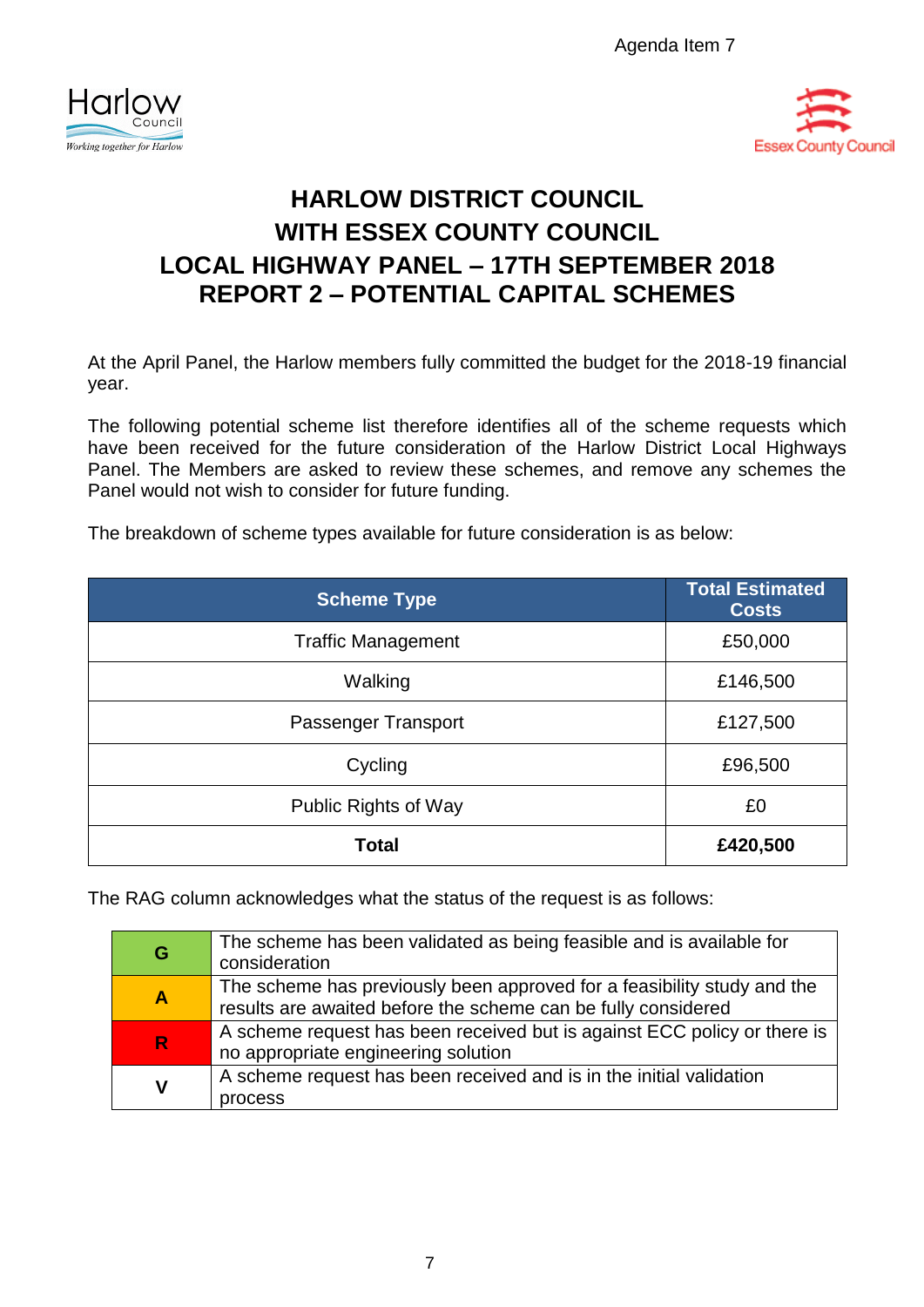## **Traffic Management**

**Total Value of** 

**schemes £50,000**

| Ref            | Location                                                                                           | <b>Description</b>                                                                                          | <b>Problem</b>                                                                                                                                                                                                                | <b>Scheme stage</b> | <b>Cost Code</b> | <b>Estimated</b><br>cost | <b>Comments</b>                                                                                                                                                                                                                  | <b>RAG</b>   |
|----------------|----------------------------------------------------------------------------------------------------|-------------------------------------------------------------------------------------------------------------|-------------------------------------------------------------------------------------------------------------------------------------------------------------------------------------------------------------------------------|---------------------|------------------|--------------------------|----------------------------------------------------------------------------------------------------------------------------------------------------------------------------------------------------------------------------------|--------------|
|                | Junction in between<br>171 and 100<br>Abbotsweld - Road<br>markings                                | Request to look into give<br>way road markings at the<br>junction                                           | People are not giving way at the<br>junction and are treating it like a bend                                                                                                                                                  | Feasibility         | LHAR162008       | £3,000                   |                                                                                                                                                                                                                                  | G            |
| 2              | Maddox Road -<br>Traffic calming<br>amendments                                                     | Request to look into the<br>existing traffic calming<br>measures                                            | The rubber cushions are deteriorating<br>and people are not slowing down for<br>them                                                                                                                                          | Feasibility         | LHAR162015       | £5,500                   | Speed surveys to be undertaken in September.                                                                                                                                                                                     | G            |
| 3              | Maddox Road -<br>Layby improvements                                                                | Request for layby<br>improvements to<br>accommodate echelon<br>parking                                      | Vehicles are parking along Maddox<br>Road and causing congestion                                                                                                                                                              | Feasibility         | LHAR162016       | £5,500                   | The validation has recommended proceeding to a<br>feasibility study to identify possible improvements.                                                                                                                           | G            |
| $\overline{4}$ | Kingsland outside<br>149 and 91, Harlow -<br>Parking                                               | Congestion parking                                                                                          | There is no off street parking which is<br>causing congestion                                                                                                                                                                 | Feasibility         | LHAR162018       | £6,500                   | The validation has identified verge areas within<br>Kingsland which could be converted to improve<br>parking. The land however is not highways so land<br>acquisition would be required in addition to the<br>feasibility study. | G            |
| 5              | <b>Opposite Bushey</b><br>Croft. Harlow -<br>Parking                                               | Congestion parking                                                                                          | There is no off street parking which is<br>causing congestion                                                                                                                                                                 | Feasibility         | LHAR162020       | £5,500                   | The validation has recommended proceeding to a<br>feasibility study.                                                                                                                                                             | G            |
| 6              | <b>Water Gardens</b><br>junction with Third<br>Avenue - Feasibility<br>study                       | Feasibility to look at<br>improving the exit from the<br>Water Gardens for traffic<br>wanting to turn right | Vehicles wanting to turn right need to<br>turn left and go to the Leisurezone<br>roundabout to come back on<br>themselves but are finding the route<br>blocked by traffic queuing in the right<br>lane to go up Second Avenue | Feasibility         | LHAR172007       | £6,500                   | The validation has been completed and has<br>recommended proceeding to a feasibility study to<br>look at options.                                                                                                                | G            |
| $\overline{7}$ | Tracy's Road outside<br><b>Holy Cross Primary</b><br>School - Safety<br>measures outside<br>school | Request to look at installing<br>bollards on the footway to<br>mirror what is on the<br>opposite side       | Traffic making drop off and pick ups at<br>Holy Cross and Passmores School<br>are causing a danger to pedestrians<br>by mounting the footway. Holy Cross<br>have reported several near misses<br>involving their pupils       | feasibility         | LHAR172009       | <b>TBC</b>               | The validation has been completed and has<br>identified the need to take up the parking issues<br>with NEPP in the first instance.                                                                                               | $\mathsf{R}$ |

 $\infty$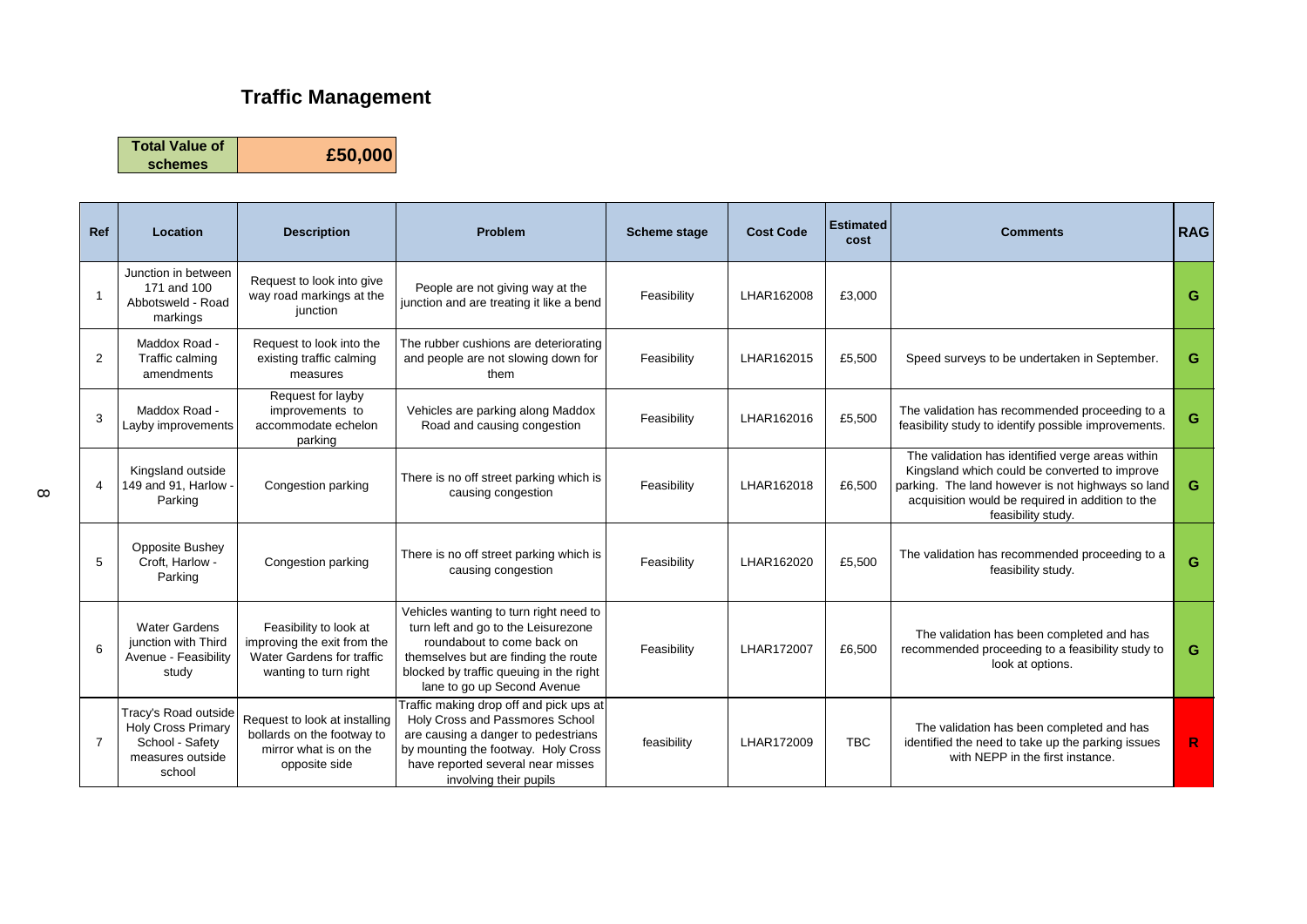| Ref | Location                                                                    | <b>Description</b>                                                                                                                                     | Problem                                                                                                                                                                                 | <b>Scheme stage</b> | <b>Cost Code</b> | <b>Estimated</b><br>cost | <b>Comments</b>                                                                                                                                                                                                                                                                                                                                                              | <b>RAG</b>   |
|-----|-----------------------------------------------------------------------------|--------------------------------------------------------------------------------------------------------------------------------------------------------|-----------------------------------------------------------------------------------------------------------------------------------------------------------------------------------------|---------------------|------------------|--------------------------|------------------------------------------------------------------------------------------------------------------------------------------------------------------------------------------------------------------------------------------------------------------------------------------------------------------------------------------------------------------------------|--------------|
| 8   | Paringdon Road and<br>Ployters Road -<br>Traffic calming<br>review          | Request to review existing<br>traffic calming for possible<br>amendments                                                                               | The existing features were installed a<br>number of years ago but it is felt that<br>they are no longer appropriate for the<br>roads and need their effectiveness to<br>be re-evaluated | Feasibility         | LHAR172012       | <b>TBC</b>               | Surveys have been ordered to assess the current<br>speeds.                                                                                                                                                                                                                                                                                                                   | $\mathbf{V}$ |
| 9   | Velizy Avenue bus<br>lane                                                   | Request to look at private<br>hire vehicles using the bus<br>lane                                                                                      | Alternative route adding to much time<br>to taxi journeys                                                                                                                               | Feasibility         | LHAR172010       | <b>TBC</b>               | The validation has identified that subject to<br>consultation it would be viable to allow taxis to use<br>the bus lane. There are however plans for the bus<br>services in Harlow to be increased which would<br>have a significant impact on the usage of this<br>junction. It is therefore recommended waiting until<br>the situation with the buses has been established. | $\mathbf{A}$ |
| 10  | Church Langley<br>iunction with A414 -<br>Bus lane removal                  | Request to look at possibly<br>removing the bus lanes to<br>help improve access into<br>Church Langley                                                 | Congestion problems caused by<br>queuing traffic preventing vehicles<br>from getting in and out of Church<br>Langley                                                                    | Feasibility         | LHAR172011       | <b>TBC</b>               | A camera survey is to be undertake in September<br>ahead of the formal validation.                                                                                                                                                                                                                                                                                           | $\mathsf{R}$ |
| 11  | Waterhouse Moor .<br>Parking<br>improvements                                | Request to consider<br>amending off road land for<br>parking spaces in the vicinity<br>of Waterhouse Towers                                            | The way that vehicles are parking is<br>causing problems                                                                                                                                | Feasibility         | LHAR172013       | £5,500                   | The validation has identified that it would be<br>feasible to look at converting the grassed area to<br>enable vehicles to be moved from the dangerous<br>bend.                                                                                                                                                                                                              | G            |
| 12  | Willowfield - Layby<br>improvement                                          | Feasibility study to look at<br>either widening the existing<br>layby to better facilitate<br>echelon parking or look to<br>introduce a one way system | The current parking arrangement<br>does not allow for two way traffic                                                                                                                   | Feasibility         | LHAR162010       | £6,500                   |                                                                                                                                                                                                                                                                                                                                                                              | G            |
| 13  | Potter Street -<br>Review of existing<br>20mph zone                         | Request to look into the<br>existing 20mph zone and<br>improving existing traffic<br>calming measures                                                  | Existing traffic calming features are<br>not reducing speeds                                                                                                                            | Feasibility         | LHAR162014       | £5,500                   |                                                                                                                                                                                                                                                                                                                                                                              | G            |
| 14  | Longwood School,<br>Paringdon Road -<br>Safety measures                     | Request to look at barriers<br>and restrictions outside the<br>school                                                                                  | Dangerous and inconsiderate parking<br>during school pick up and drop off<br>times                                                                                                      | Total scheme        | LHAR182001       | <b>TBC</b>               | In validation                                                                                                                                                                                                                                                                                                                                                                | $\mathbf v$  |
| 15  | London Road jct with<br>Church Langley Way<br>review                        | Request to review the<br>arrangement at the junction                                                                                                   | Minor shunts where vehicles dont<br>acknowledge the junction                                                                                                                            | Feasibility         | LHAR182004       | <b>TBC</b>               | In validation                                                                                                                                                                                                                                                                                                                                                                | $\mathbf v$  |
| 16  | <b>Fawbert and Barnard</b><br>school - Safety<br>measures outside<br>school | Request to look at installing<br>pedestrian guardrail outside<br>the school                                                                            | Vehicles are parking on the footway<br>and making it dangerous for<br>pedestrians who are forced into the<br>road                                                                       | Total scheme        | LHAR182002       | <b>TBC</b>               | In validation                                                                                                                                                                                                                                                                                                                                                                | $\mathbf v$  |
| 17  | <b>Churchgate Street</b>                                                    | Request for as 20mph<br>speed limit and HGV ban                                                                                                        | Residents are concerned about the<br>speed of traffic and the type of usage<br>through the old streets.                                                                                 | Feasibility         | LHAR182003       | <b>TBC</b>               | In validation                                                                                                                                                                                                                                                                                                                                                                | $\mathbf v$  |
| 18  | <b>Hare Street Springs</b><br>Traffic management                            | Request to look at improving<br>the existing traffic calming<br>arrangement                                                                            | The existing feature is now dated and<br>needs maintenance or updating                                                                                                                  | Surveys             | LHAR182005       | <b>TBC</b>               | In validation                                                                                                                                                                                                                                                                                                                                                                | $\mathbf v$  |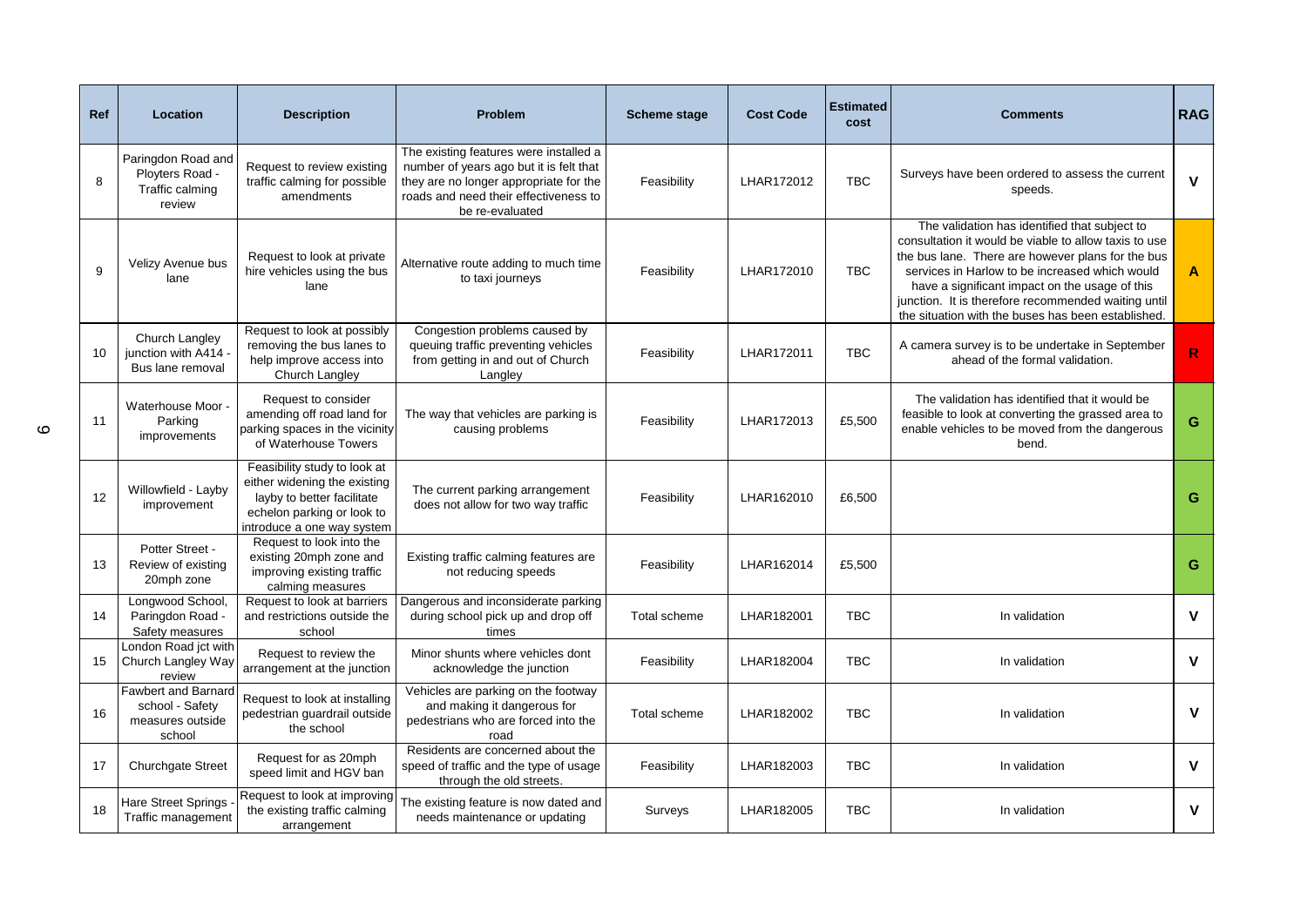## **Walking**

**Total Value of** 



| <b>Ref</b>     | <b>Location</b>                                                           | <b>Description</b>                                                  | <b>Problem</b>                                             | <b>Scheme stage</b> | <b>Cost Code</b> | <b>Estimated cost</b> | <b>Comments</b> | <b>RAG</b> |
|----------------|---------------------------------------------------------------------------|---------------------------------------------------------------------|------------------------------------------------------------|---------------------|------------------|-----------------------|-----------------|------------|
|                | Shops going into<br>Hamstel - pram<br>crossings                           | 1 pair of pram crossings                                            | Replace existing pram<br>crossings                         | Total scheme        | LHAR163005       | £5.500                |                 | G          |
| $\overline{2}$ | Rycroft junction<br>with Collins<br>Meadows - pram                        | 1 pair of pram crossings                                            | Pram crossings to help<br>people when crossing the<br>road | Total scheme        | LHAR163006       | £5.500                |                 | G          |
| 3              | Shawbridge<br>junction with<br>Southam Lodge -<br>pram crossings          | 1 pair of pram crossings                                            | Pram crossings to help<br>people when crossing the<br>road | Total scheme        | LHAR163007       | £5,500                |                 | G          |
| 4              | Shawbridge<br>junction with Holly<br>Field - pram<br>crossings            | 1 drop kerb to match the<br>one on the opposite side of<br>the road | Drop kerb to help people<br>when crossing the road         | Total scheme        | LHAR163009       | £5,500                |                 | G          |
| 5              | Holly Field junction<br>with Holly Field -<br>pram crossings              | 1 pair of pram crossings                                            | Pram crossings to help<br>people when crossing the<br>road | Total scheme        | LHAR163010       | £5,500                |                 | G          |
| 6              | Commonside<br>junction with Fern<br>Hill Lane - pram<br>crossings         | 1 drop kerb to match the<br>one on the opposite side of<br>the road | Drop kerb to help people<br>when crossing the road         | Total scheme        | LHAR163011       | £4,000                |                 | G          |
| $\overline{7}$ | Rundells 78 - 79 -<br>pram crossings                                      | 1 pair of pram crossings                                            | Pram crossings to help<br>people when crossing the<br>road | Total scheme        | LHAR163012       | £5,500                |                 | G          |
| 8              | Hare Street junction<br>with Spring Close -<br>pram crossings             | 1 pair of pram crossings                                            | Pram crossings to help<br>people when crossing the<br>road | Total scheme        | LHAR163013       | £5,500                |                 | G          |
| 9              | <b>Helions Road</b><br>Junction with<br>Harberts Road -<br>pram crossings | 1 pair of pram crossings                                            | Pram crossings to help<br>people when crossing the<br>road | Total scheme        | LHAR163014       | £5,500                |                 | G          |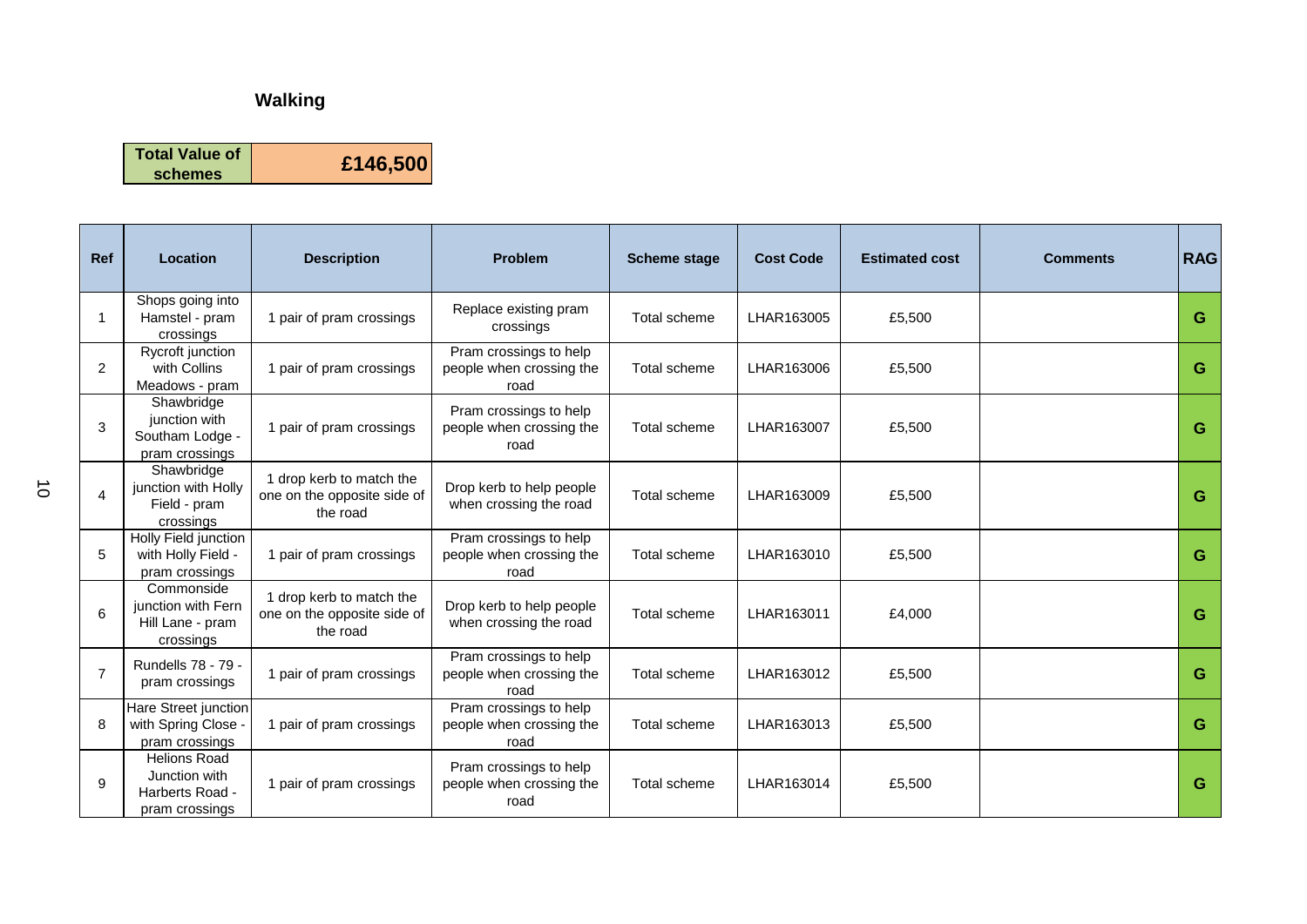| <b>Ref</b> | <b>Location</b>                                                               | <b>Description</b>                                                 | <b>Problem</b>                                                                                                       | <b>Scheme stage</b> | <b>Cost Code</b> | <b>Estimated cost</b> | <b>Comments</b>                                                                                                                                                         | <b>RAG</b>   |
|------------|-------------------------------------------------------------------------------|--------------------------------------------------------------------|----------------------------------------------------------------------------------------------------------------------|---------------------|------------------|-----------------------|-------------------------------------------------------------------------------------------------------------------------------------------------------------------------|--------------|
| 10         | Willowfield junction<br>with Tendring Road<br>- pram crossings                | 2 x pairs of pram crossings                                        | Pram crossings to help<br>people when crossing the<br>road                                                           | Total scheme        | LHAR163015       | £9,500                |                                                                                                                                                                         | G            |
| 11         | Maunds Hatch<br>junction with<br>Maunds Hatch -<br>pram crossings             | 1 pair of pram crossings in<br>the vicinity of the Co-Op           | Pram crossings to help<br>people when crossing the<br>road                                                           | Total scheme        | LHAR163019       | £5,500                |                                                                                                                                                                         | G            |
| 12         | <b>Tendring Road</b><br>junction with<br>Partridge Road -<br>Drop Kerb        | 1 pair of pram crossings                                           | Pram crossings to help<br>people when crossing the<br>road                                                           | Total scheme        | LHAR163021       | £5,500                |                                                                                                                                                                         | G            |
| 13         | <b>Tawneys Road</b><br>junction with The<br>Fairways - pram<br>crossings      | 1 pair of pram crossings                                           | Pram crossings to help<br>people when crossing the<br>road                                                           | Total scheme        | LHAR163023       | £6,500                | In validation.                                                                                                                                                          | G            |
| 14         | Waterhouse Moor -<br>pram crossings                                           | Request for 2 x pairs of<br>pram crossings down<br>Waterhouse Moor | Pram crossings to help<br>people when crossing the<br>road                                                           | Total scheme        | LHAR163026       | £11,000               |                                                                                                                                                                         | G            |
| 15         | Finchmoor - pram<br>crossings                                                 | Request for additional pram<br>crossings down Finchmoor            | Pram crossings to help<br>people when crossing the<br>road                                                           | Total scheme        | LHAR163028       | TBC                   | In validation.                                                                                                                                                          | $\mathsf{V}$ |
| 16         | Abercrombie Way<br>junction with<br>Woodcroft - pram<br>crossings             | 1 pair of pram crossings                                           | Pram crossings to help<br>people when crossing the<br>road                                                           | Total scheme        | LHAR163029       | <b>TBC</b>            | In validation.                                                                                                                                                          | $\mathsf{V}$ |
| 17         | <b>Harberts Road</b><br>junction with Fourth<br>Avenue                        | Request to improve the<br>current pedestrian refuge                | The current pedestrian<br>refuge is restricted for<br>pedestrians as there is a<br>high mast beacon in the<br>middle | Feasibility         | LHAR163030       | <b>TBC</b>            | In validation.                                                                                                                                                          | $\mathsf{V}$ |
| 18         | Muskham Road<br>outside the<br>Museum - Pram                                  | 1 single drop kerb to take<br>pedestrians across to the<br>Museum  | There is a drop on one side<br>of the road but not to                                                                | Total scheme        | LHAR163032       | <b>TBC</b>            | In validation.                                                                                                                                                          | $\mathsf{V}$ |
| 19         | Church Langley<br>Way - between<br>Minton Lane and<br><b>Tickenhall Drive</b> | Request for a zebra / tiger<br>crossing                            | Difficulty for pedestrians to<br>cross the road. The<br>requested location would<br>link up two cycleways            | Feasibility         | LHAR173004       | <b>TBC</b>            | The PV2 has been completed<br>and the site falls marginally<br>short of meeting the criteria. A<br>decision from the Cabinet<br>Member would be required to<br>proceed. | $\mathbf R$  |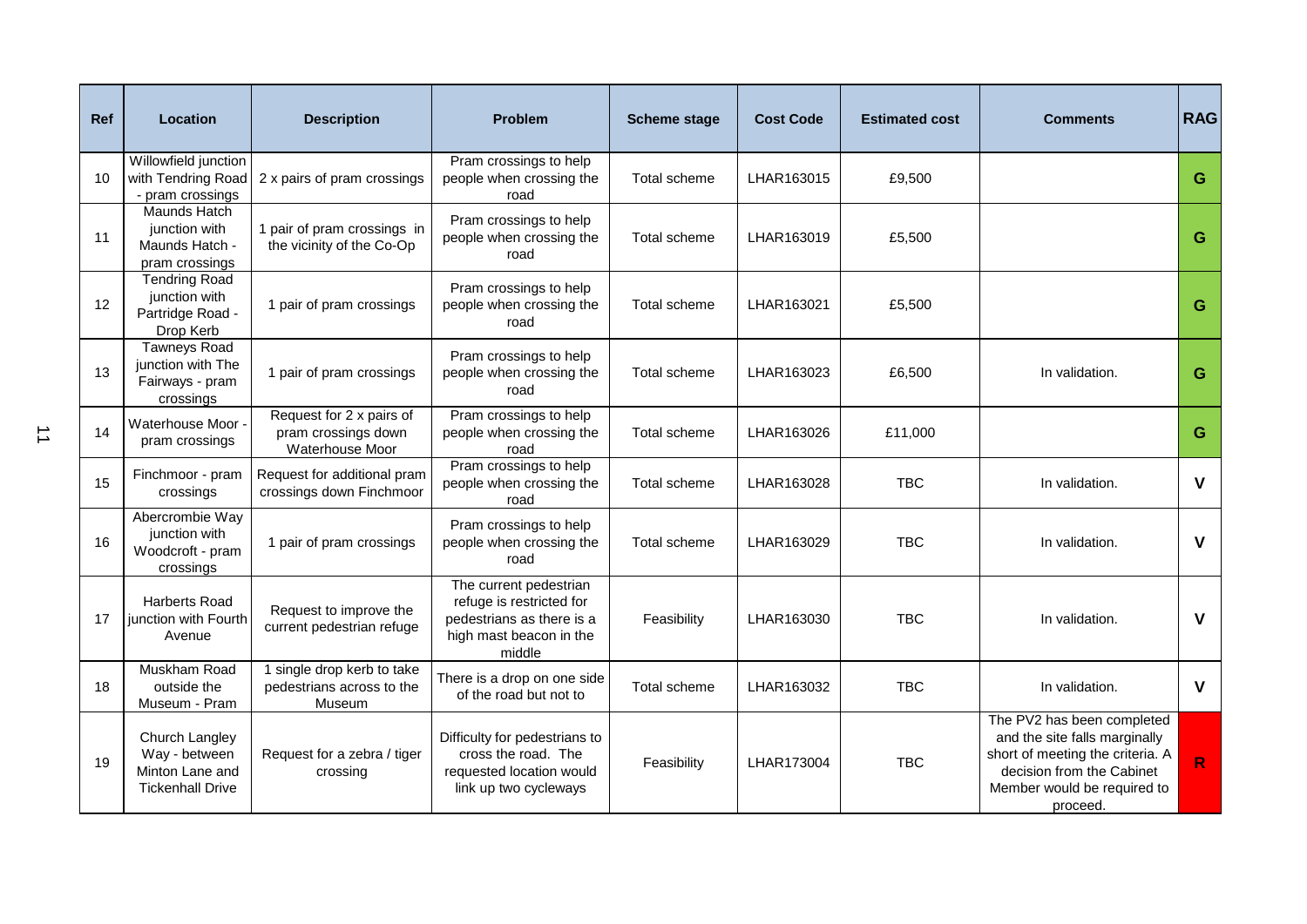| <b>Ref</b> | Location                                                      | <b>Description</b>                                                                                                                   | <b>Problem</b>                                                                                                       | <b>Scheme stage</b> | <b>Cost Code</b> | <b>Estimated cost</b> | <b>Comments</b>                                                                                                                                                                                               | <b>RAG</b> |
|------------|---------------------------------------------------------------|--------------------------------------------------------------------------------------------------------------------------------------|----------------------------------------------------------------------------------------------------------------------|---------------------|------------------|-----------------------|---------------------------------------------------------------------------------------------------------------------------------------------------------------------------------------------------------------|------------|
| 20         | <b>Tawneys Road</b><br>close to the shops -<br>Zebra crossing | Request for a zebra<br>crossing                                                                                                      | Many local residents are<br>elderly and are experiencing<br>problems crossing from Tye<br>Green Village to the shops | Feasibility         | LHAR173005       | £8,500                | A PV2 assessment has been<br>undertaken and the site would<br>meet the criteria for a zebra<br>crossing.                                                                                                      | G          |
| 21         | Barn Mead - Pram<br>crossings                                 | Request for pram crossings<br>around the whole Barn<br>Mead estate                                                                   | Pram crossings to help<br>people when crossing the<br>road                                                           | Total scheme        | LHAR163020       | £52,000               | The estimated cost would<br>incorporate installing pram<br>crossings around the whole<br>estate.                                                                                                              | G          |
| 22         | Paringdon Road -<br>Pedestrian island                         | Request for a traffic island<br>on Paringdon Road at the<br>junction with Southern Way                                               | Pedestrians struggle to<br>cross the road                                                                            | Feasibility         | LHAR183001       | <b>TBC</b>            | In validation                                                                                                                                                                                                 |            |
| 23         | Bush Fair - pram<br>crossings                                 | Request to look at<br>improving the existing pram<br>crossings and introducing<br>new ones in the vicinity of<br>the shopping centre | Pedestrians experiencing<br>problems accessing the<br>shopping area                                                  | Total scheme        | LHAR183002       | <b>TBC</b>            | The validation has not<br>identified a need for<br>improvements to the existing<br>pram crossings. The problem<br>witnessed on site related to<br>vehicles waiting and parking in<br>front of the drop kerbs. | R.         |
| 24         | Potter Street -<br>Zebra crossing                             | Request to install a zebra<br>crossing on Potter Street<br>close to Southern Way to<br>facilitate the route to school                | Students with mobility<br>issues experiencing<br>problems                                                            | Feasibility         | LHAR183003       | <b>TBC</b>            | In validation. A PV2<br>assessment has been<br>requested.                                                                                                                                                     | v          |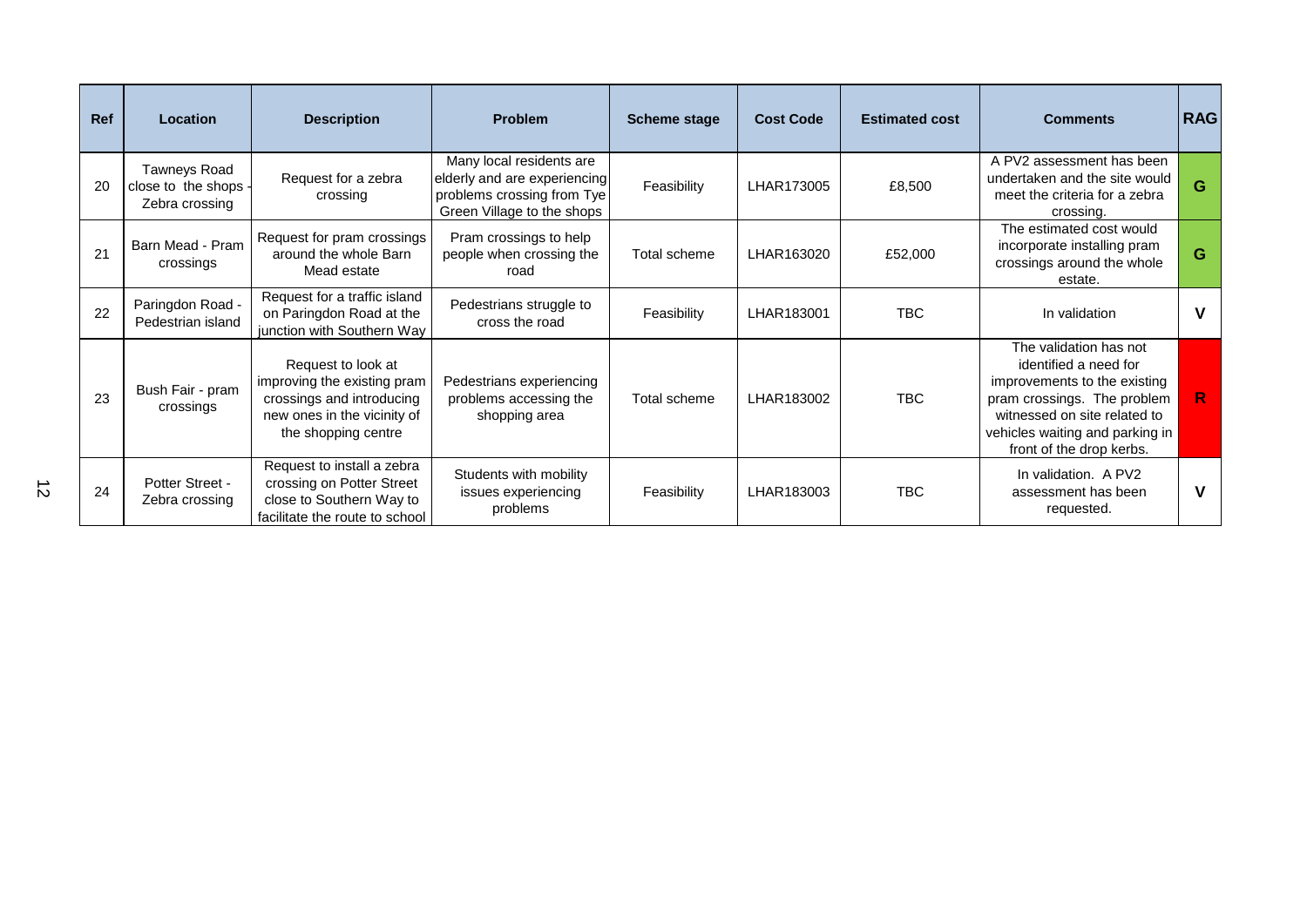## **Cycling**

| <b>Total Value of</b> |         |
|-----------------------|---------|
| schemes               | £96,500 |

| Ref | <b>Location</b> | <b>Description</b>                                                                                                                    | <b>Problem</b>                                                                   | <b>Scheme stage</b> | <b>Cost Code</b> | <b>Estimated Cost</b> | <b>Comments</b>                                                                                                                                                                                                                                                    | <b>IRAG</b> |
|-----|-----------------|---------------------------------------------------------------------------------------------------------------------------------------|----------------------------------------------------------------------------------|---------------------|------------------|-----------------------|--------------------------------------------------------------------------------------------------------------------------------------------------------------------------------------------------------------------------------------------------------------------|-------------|
|     | Passmore Area   | Implementation of cycle<br>improvements in the Passmore<br>Area as identified in the feasibility<br>study being progressed in 2017-18 | Cycle routes not connecting and<br>general improvements require<br>investigating | Design              | LHAR164001       | £96,500               | The feasibility study has<br>identified a package of<br>measures throughout<br>Passmores including signage<br>improvements, lining, a TRO<br>and bollards. The<br>implementation could be split<br>down into smaller segments to<br>minimise the financial impact. | G           |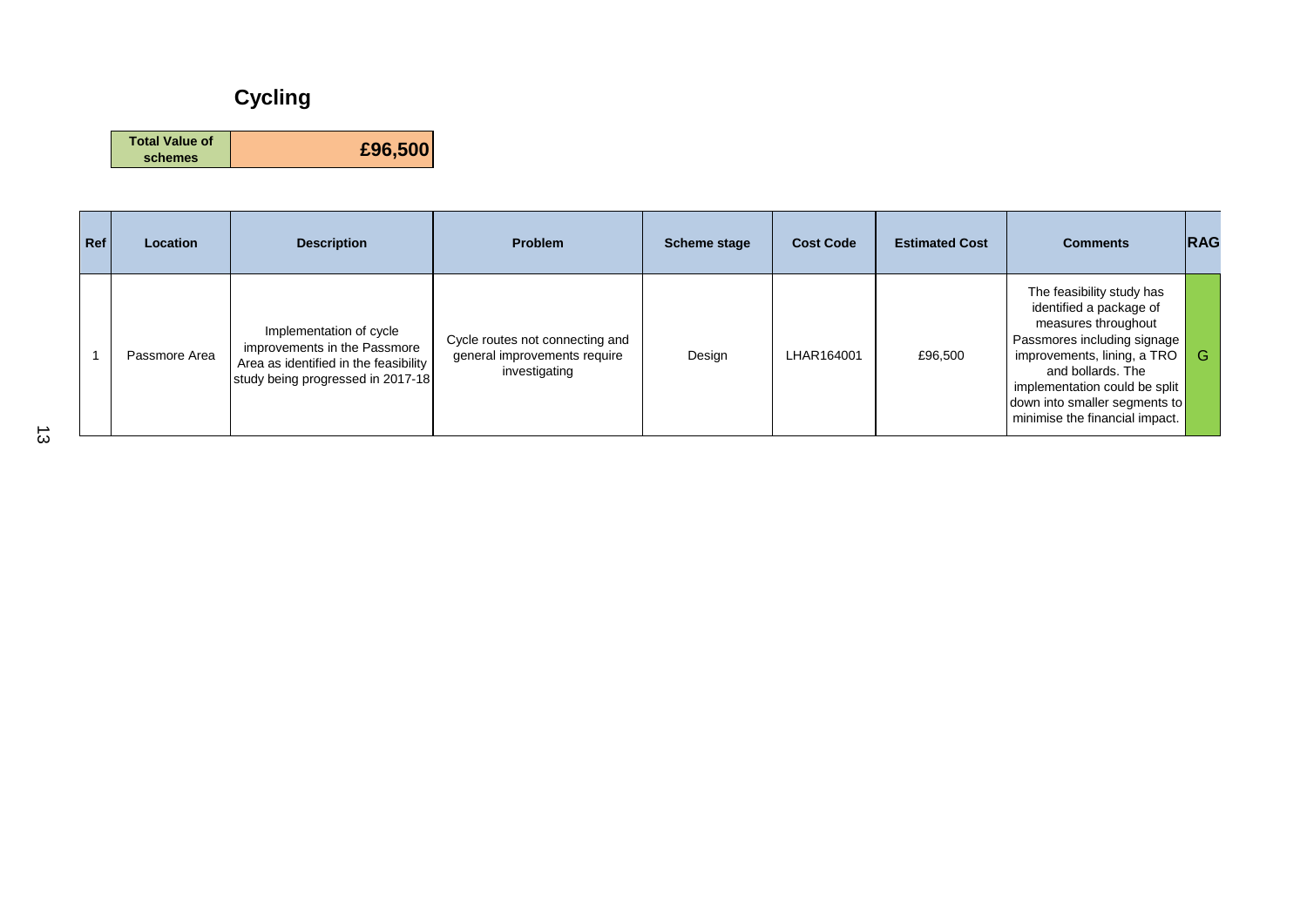## **Passenger Transport**

**Total Value of schemes £127,500**

| Ref            | <b>Location</b>                                                | <b>Description</b>      | <b>Problem</b>                            | <b>Requested by</b> | <b>Cost Code</b> | <b>Estimated</b><br>cost | <b>Comments</b> | <b>RAG</b> |
|----------------|----------------------------------------------------------------|-------------------------|-------------------------------------------|---------------------|------------------|--------------------------|-----------------|------------|
| 1              | Peterswood School<br>(S-bound) -<br>Replacement bus<br>shelter | Replacement bus shelter | Existing shelter is badly<br>deteriorated | PT team             | LHAR175006       | £8,500                   |                 | G          |
| $\overline{2}$ | Peterswood School<br>(NW-bound)                                | Replacement bus shelter | Existing shelter is badly<br>deteriorated | PT team             | LHAR175007       | £8,500                   |                 | G.         |
| 3              | <b>Shopping Centre</b><br>(N Bound)                            | Replacement bus shelter | Existing shelter is badly<br>deteriorated | PT team             | LHAR175008       | £8,500                   |                 | G.         |
| 4              | <b>Shopping Centre</b><br>(S Bound)                            | Replacement bus shelter | Existing shelter is badly<br>deteriorated | PT team             | LHAR175009       | £8,500                   |                 | G.         |
| $rac{1}{6}$    | Fir Park                                                       | Replacement bus shelter | Existing shelter is badly<br>deteriorated | PT team             | LHAR175010       | £8,500                   |                 | G.         |
| 6              | Pollards Hatch<br>(NW Bound)                                   | Replacement bus shelter | Existing shelter is badly<br>deteriorated | PT team             | LHAR175011       | £8,500                   |                 | G.         |
| $\overline{7}$ | Ladyshot (opp)                                                 | Replacement bus shelter | Existing shelter is badly<br>deteriorated | PT team             | LHAR175012       | £8,500                   |                 | G.         |
| 8              | Barleycroft<br>(N Bound)                                       | Replacement bus shelter | Existing shelter is badly<br>deteriorated | PT team             | LHAR175013       | £8,500                   |                 | G.         |
| 9              | Barleycroft<br>(S Bound)                                       | Replacement bus shelter | Existing shelter is badly<br>deteriorated | PT team             | LHAR175014       | £8,500                   |                 | G.         |
| 10             | Three Horseshoes                                               | Replacement bus shelter | Existing shelter is badly<br>deteriorated | PT team             | LHAR175015       | £8,500                   |                 | G.         |
| 11             | Salvation Army (o/s)                                           | Replacement bus shelter | Existing shelter is badly<br>deteriorated | PT team             | LHAR175016       | £8,500                   |                 | G          |
| 12             | The Hornbeams (adj)                                            | Replacement bus shelter | Existing shelter is badly<br>deteriorated | PT team             | LHAR175017       | £8,500                   |                 | G          |
| 13             | The Herald o/s                                                 | Replacement bus shelter | Existing shelter is badly<br>deteriorated | PT team             | LHAR175018       | £8,500                   |                 | G.         |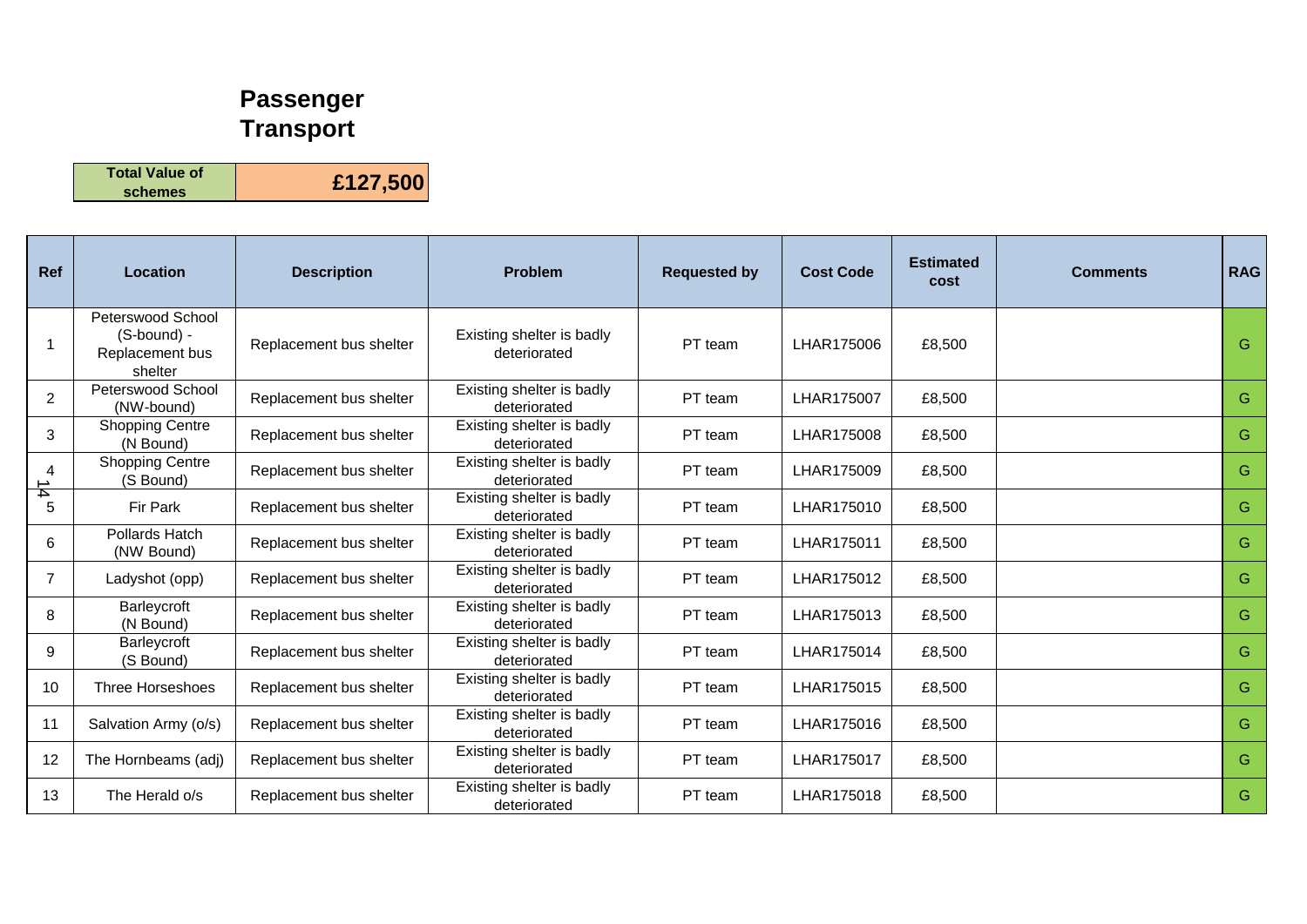## **Passenger Transport**

**Total Value of schemes £127,500**

| Ref | <b>Location</b>                               | <b>Description</b>       | <b>Problem</b>                                       | <b>Requested by</b> | <b>Cost Code</b> | <b>Estimated</b><br>cost | <b>Comments</b> | <b>RAG</b> |
|-----|-----------------------------------------------|--------------------------|------------------------------------------------------|---------------------|------------------|--------------------------|-----------------|------------|
| 14  | Spinning Wheel Mead                           | Replacement bus shelter  | Existing shelter is badly<br>deteriorated            | PT team             | LHAR175019       | £8,500                   |                 | G          |
| 15  | The Readings o/s                              | Replacement bus shelter  | Existing shelter is badly<br>deteriorated            | PT team             | LHAR175020       | £8,500                   |                 | G.         |
| 16  | Five Acres - New bus<br>shelter (1500IM1402B) | New bus shelter and cage | Currently no provision for<br>pedestrians to shelter | PT team             | LHAR185002       | <b>TBC</b>               | In validation   |            |

15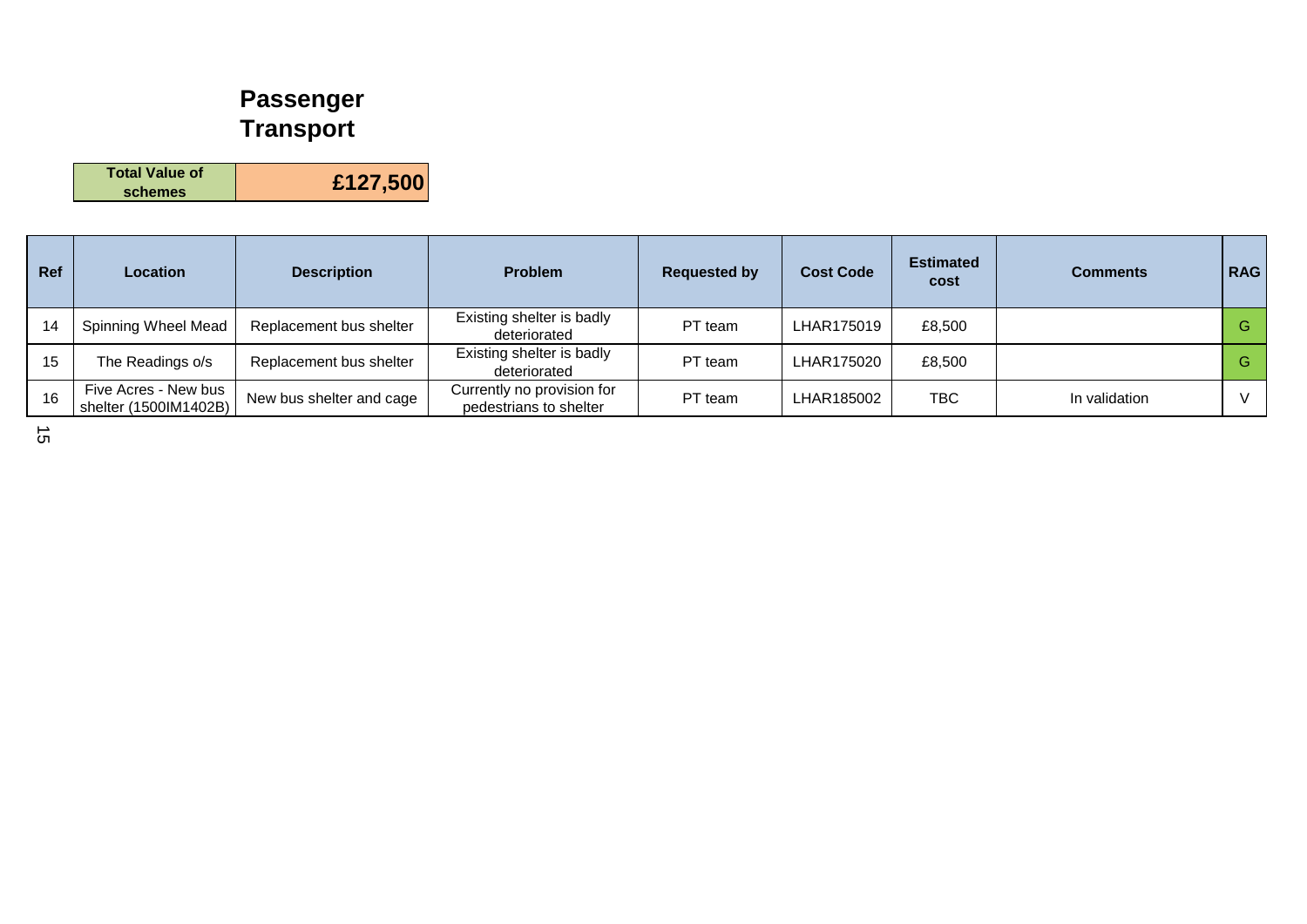#### **Report 3: Harlow Rangers**

**MAY**

| <b>REF</b>   | Parish/Ward | <b>Road Name</b>     | Location                         | <b>Type of Work Required</b> | <b>Comments</b>                                                                                                 | <b>Confirm Number</b> | <b>Date Requested</b> | <b>Date Completed</b> | <b>STATUS</b>    |
|--------------|-------------|----------------------|----------------------------------|------------------------------|-----------------------------------------------------------------------------------------------------------------|-----------------------|-----------------------|-----------------------|------------------|
| LHAR18-05-01 | Harlow      | Albert Gardens       | S/O 63 on Cycle Track.           | Vegetation trimming          | Approximately 140 Metres of weed<br>and vegetation growing on Cycle Track<br>needs removing.                    | 3217758               | 26/04/2018            |                       |                  |
| LHAR18-05-02 | Harlow      | Altham Grove         | On corner opposite 185           | Other (explain in notes)     | pcc kerb fallen over 150mms<br>misalignment against adjacent kerbs.                                             | 3218341               | 30/04/2018            |                       |                  |
| LHAR18-05-03 | Harlow      | <b>Bush Fair</b>     | Opp L/C: 1972 around S/C.        | Other (explain in notes)     | Approximately $0.6 \times 0.9$ Metres<br>Square, F/W. Flagstone Paving.                                         | 20401293              | 17/03/2017            | 01/06/2018            | <b>COMPLETED</b> |
| LHAR18-05-04 | Harlow      | <b>Bynghams</b>      | In verge O/S 78.                 | Other (explain in notes)     | Wooden Bollard missing. Verge.<br>Topsoil.                                                                      | 20192400              | 29/01/2015            |                       |                  |
| LHAR18-05-05 | Harlow      | Bynghams             | R/O 73.                          | Vegetation trimming          | Overgrown Moss covering footway.                                                                                | 3183175               | 09/01/2018            |                       |                  |
| LHAR18-05-06 | Harlow      | Church End           | From R/O 123 to Brookside.       | Weeding                      | Moss on entire Footway.                                                                                         | 20379433              | 12/01/2017            |                       |                  |
| LHAR18-05-07 | Harlow      | Gilden Way           | Either side of subway.           | Other (explain in notes)     | Moss covering most of the exposed<br>footway ramps. F/W. DBM.                                                   | 3147395               | 30/08/2017            |                       |                  |
| LHAR18-05-08 | Harlow      | Maddox Road          | Section alongside Home Close     | Other (explain in notes)     | approx 12 pcc kerbs displaced and<br>laying in the layby and on footway for<br>collection.                      | 3214851               | 18/04/2018            | 01/06/2018            | <b>COMPLETED</b> |
| LHAR18-05-09 | Harlow      | <b>Pyenest Road</b>  | O/S 'The Hub @ Harlow' Entrance. | Other (explain in notes)     | (Pointing around surface cover).<br>Approximately 0.600 x 0.600 x<br>0.035mm in places. F/W. Concrete /<br>DBM. | 20207004              | 17/03/2015            | 01/06/2018            | <b>COMPLETED</b> |
| LHAR18-05-10 | Harlow      | <b>Tendring Road</b> | O/S 4 Bushey Croft.              | Sign cleaning                | Road Sign dirty (spray paint).                                                                                  | 3209187               | 05/04/2018            | 01/06/2018            | <b>COMPLETED</b> |
| LHAR18-05-11 | Harlow      | <b>Tendring Road</b> | Around L/C: 2114.                | Vegetation trimming          | Overhanging trees restricting double<br>decker busses.                                                          | 3209160               | 05/04/2018            |                       |                  |
| LHAR18-05-12 | Harlow      | The Fairway          | Opp 'Luminescence'.              | Other (explain in notes)     | Salt Bin is Damaged.                                                                                            | 3154582               | 25/09/2017            |                       |                  |
| LHAR18-05-13 | Harlow      | <b>Tilegate Road</b> | S/O Tilegate House.              | Other (explain in notes)     | Salt Bin has been damaged.                                                                                      | 3155508               | 28/09/2017            |                       |                  |
| LHAR18-05-14 | Harlow      | Woodcroft            | Around S/C, O/S 164.             | Other (explain in notes)     | Approximately $0.3 \times 0.3 \times 52$ mm at its<br>deepest point (Pointing). F/W.<br>Flagstone Paving.       | 3216178               | 23/04/2018            | 01/06/2018            | <b>COMPLETED</b> |
| LHAR18-05-15 | Harlow      | Woodcroft            | Around S/C, S/O 169.             | Other (explain in notes)     | Approximately $0.6 \times 1.2 \times 44$ mm at its<br>deepest point (Pointing). F/W.<br>Flagstone Paving.       | 3216182               | 23/04/2018            | 01/06/2018            | <b>COMPLETED</b> |
| LHAR18-05-16 | Harlow      | Woodcroft            | Around S/C, O/S 169.             | Other (explain in notes)     | Approximately $0.2 \times 0.2 \times 32$ mm at its<br>deepest point (Pointing). F/W.<br>Flagstone Paving.       | 3216180               | 23/04/2018            | 01/06/2018            | <b>COMPLETED</b> |
| LHAR18-05-17 | Harlow      | Woodcroft            | Around S/C, O/S 163.             | Other (explain in notes)     | Approximately $0.3 \times 0.3 \times 54$ mm at its<br>deepest point (Pointing). F/W.<br>Flagstone Paving.       | 3216170               | 23/04/2018            | 01/06/2018            | <b>COMPLETED</b> |
| LHAR18-05-18 | Harlow      | Woodcroft            | Around S/C, O/S 169.             | Other (explain in notes)     | Approximately $0.3 \times 0.3 \times 36$ mm at<br>its deepest point (Pointing). F/W.<br>Flagstone Paving.       | 3216179               | 23/04/2018            | 01/06/2018            | <b>COMPLETED</b> |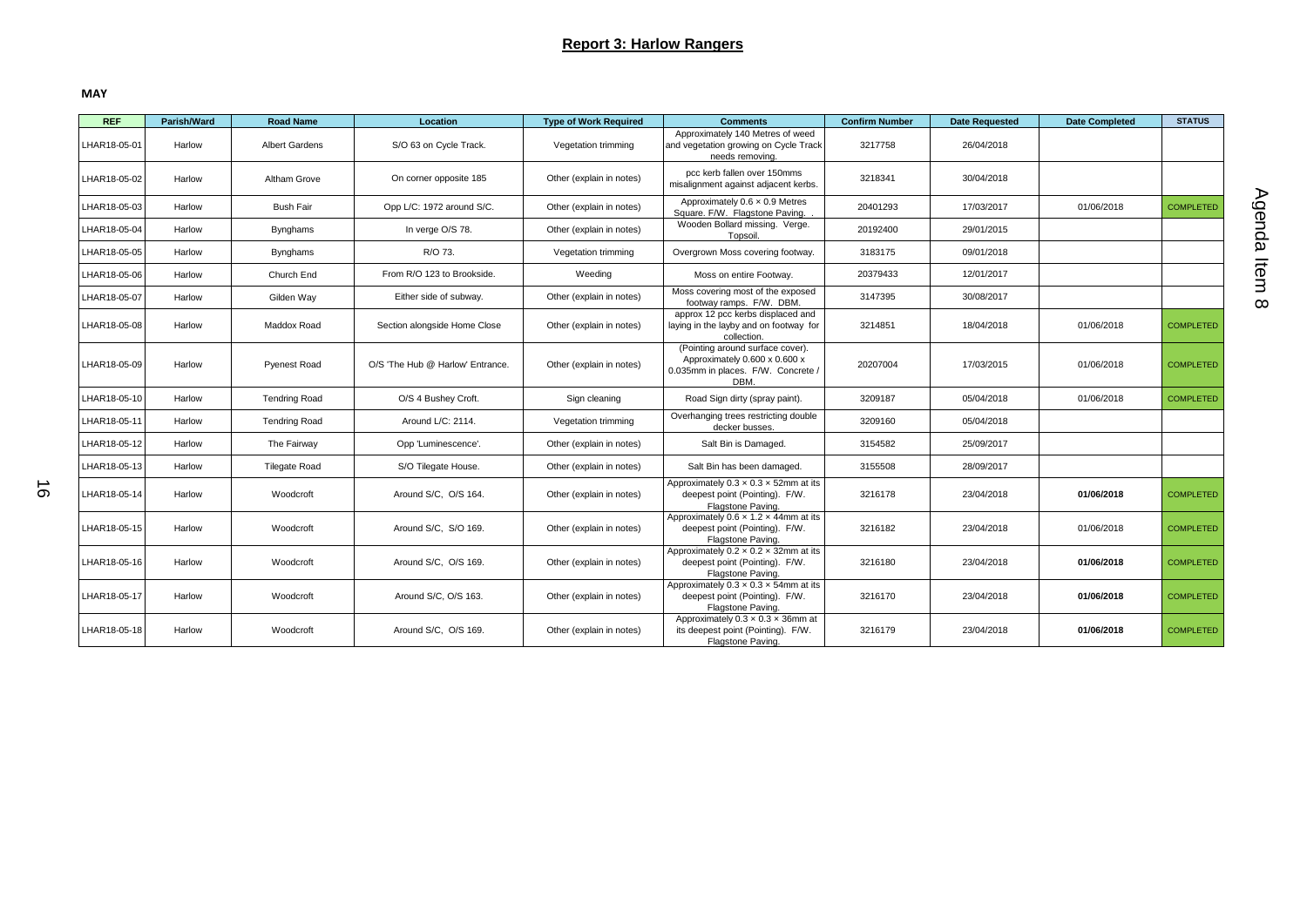#### **JUNE**

| <b>REF</b>   | Parish/Ward | <b>Road Name</b>      | Location                                   | <b>Type of Work Required</b> | <b>Comments</b>                                                                               | <b>Confirm Number</b> | <b>Date Requested</b> | <b>Date Completed</b> | <b>STATUS</b> |
|--------------|-------------|-----------------------|--------------------------------------------|------------------------------|-----------------------------------------------------------------------------------------------|-----------------------|-----------------------|-----------------------|---------------|
| LHAR18-06-01 | Harlow      | Abercrombie Way       | Opp L/C: 3579.                             | verge damaged                | Approximately $0.6 \times 7.0$ Metres<br>Square. Verge. Topsoil                               | 3222847               | 11/05/2018            |                       |               |
| LHAR18-06-02 | Harlow      | Abercrombie Way       | Opp L/C: 3599.                             | verge damaged                | Approximately 0.2 x 5.0 Metres<br>Square. Verge. Topsoil                                      | 3222834               | 11/05/2018            |                       |               |
| LHAR18-06-03 | Harlow      | Abercrombie Way       | S/O L/C: 3573.                             | verge damaged                | Approximately 1.0 x 19.0 Metres<br>Square. Verge. Topsoil                                     | 3222857               | 11/05/2018            |                       |               |
| LHAR18-05-01 | Harlow      | Albert Gardens        | S/O 63 on Cycle Track.                     | Vegetation trimming          | Approximately 140 Metres of weed<br>and vegetation growing on Cycle Track<br>needs removing.  | 3217758               | 26/04/2018            |                       |               |
| LHAR18-06-04 | Harlow      | <b>Albert Gardens</b> | S/O 63 on Cycle Track.                     | overgrown vegetation (our)   | Approximately 14.0 Metres of weed<br>and vegetation growing on Cycle Track<br>needs removing. | 3217758               | 26/04/2018            |                       |               |
| LHAR18-05-02 | Harlow      | Altham Grove          | On corner opposite 185                     | Other (explain in notes)     | pcc kerb fallen over 150mms<br>misalignment against adjacent kerbs.                           | 3218341               | 30/04/2018            |                       |               |
| LHAR18-06-05 | Harlow      | Berecroft             | Opp L/C: 6770.                             | overgrown vegetation (our)   | Overgrown vegetation overhanging the<br>footway.                                              | 3227829               | 04/06/2018            |                       |               |
| LHAR18-05-04 | Harlow      | <b>Bynghams</b>       | In verge O/S 78.                           | Other (explain in notes)     | Wooden Bollard missing. Verge.<br>Topsoil                                                     | 20192400              | 29/01/2015            |                       |               |
| LHAR18-05-05 | Harlow      | <b>Bynghams</b>       | R/O 73.                                    | Vegetation trimming          | Overgrown Moss covering footway.                                                              | 3183175               | 09/01/2018            |                       |               |
| LHAR18-06-06 | Harlow      | <b>Bynghams</b>       | In verge O/S 78.                           | bollard missing              | Wooden Bollard missing. Verge.<br>Topsoil                                                     | 20192400              | 29/01/2015            |                       |               |
| LHAR18-05-06 | Harlow      | Church End            | From R/O 123 to Brookside.                 | Weeding                      | Moss on entire Footway.                                                                       | 20379433              | 12/01/2017            |                       |               |
| LHAR18-06-07 | Harlow      | Church Leys           | O/S 83.                                    | footway surface defect       | 0.3 x 0.3 Pointing around S/C. F/W.<br>Flagstone Paving.                                      | 3224184               | 16/05/2018            |                       |               |
| LHAR18-06-08 | Harlow      | Church Leys           | O/S 82.                                    | footway surface defect       | Approximately $0.3 \times 0.3$ Pointing<br>around S/C. F/W. Flagstone Paving.                 | 3224183               | 16/05/2018            |                       |               |
| LHAR18-06-09 | Harlow      | Fennells              | F/O 145 to 148.                            | overgrown vegetation (our)   | Overgrown vegetation overhanging the<br>footway.                                              | 3230212               | 06/06/2018            |                       |               |
| LHAR18-06-10 | Harlow      | Fennells              | O/S 151 to 154.                            | overgrown vegetation (our)   | Overgrown vegetation overhanging the<br>footway                                               | 3230213               | 06/06/2018            |                       |               |
| LHAR18-06-11 | Harlow      | Fennells              | S/O Garages R/O 1.                         | footway surface defect       | Approximately 0.1 x 0.1 Metre square<br>pointing. F/W. Flagstone Paving.                      | 3230115               | 06/06/2018            |                       |               |
| LHAR18-05-07 | Harlow      | Gilden Way            | Either side of subway.                     | Other (explain in notes)     | Moss covering most of the exposed<br>footway ramps. F/W. DBM.                                 | 3147395               | 30/08/2017            |                       |               |
| LHAR18-06-12 | Harlow      | <b>High Street</b>    | S/O 42.                                    | footway structural defect    | Approximately 0.15 x 0.8 Metres<br>Square Pointing missing. F/W.<br>Flagstone Paving.         | 3226192               | 23/05/2018            |                       |               |
| LHAR18-06-13 | Harlow      | London Road           | Around L/C: 6952.                          | overgrown vegetation (our)   | vegetation around lamp column.                                                                | 3227212               | 30/05/2018            |                       |               |
| LHAR18-06-14 | Harlow      | Southern Way          | Opp L/C: 4021.                             | overgrown vegetation (our)   | Overgrown vegetation overhanging the<br>footway.                                              | 3224871               | 18/05/2018            |                       |               |
| LHAR18-06-15 | Harlow      | Southern Way          | R/O L/C: 4035.                             | overgrown vegetation (our)   | Overgrown vegetation overhanging the<br>footway                                               | 3224874               | 18/05/2018            |                       |               |
| LHAR18-06-16 | Harlow      | Stony Wood            | O/S 23.                                    | verge damaged                | Approximately $0.5 \times 5.0$ Metres<br>Square Verge damaged. Verge.<br>Topsoil              | 3226371               | 24/05/2018            |                       |               |
| LHAR18-05-11 | Harlow      | <b>Tendring Road</b>  | Around L/C: 2114.                          | Vegetation trimming          | Overhanging trees restricting double<br>decker busses.                                        | 3209160               | 05/04/2018            |                       |               |
| LHAR18-05-12 | Harlow      | The Fairway           | Opp 'Luminescence'.                        | Other (explain in notes)     | Salt Bin is Damaged.                                                                          | 3154582               | 25/09/2017            |                       |               |
| LHAR18-06-17 | Harlow      | The Fortunes          | R/O 116 - 118.                             | overgrown vegetation (our)   | Overgrown vegetation overhanging the<br>footway                                               | 3221699               | 08/05/2018            |                       |               |
| LHAR18-05-13 | Harlow      | <b>Tilegate Road</b>  | S/O Tilegate House.                        | Other (explain in notes)     | Salt Bin has been damaged.                                                                    | 3155508               | 28/09/2017            |                       |               |
| LHAR18-06-18 | Harlow      | <b>Tripton Road</b>   | S/O Steps. S/O L/C: 5199, by<br>underpass. | overgrown vegetation (our)   | Overgrown vegetation overhanging the<br>steps / footway.                                      | 3227143               | 30/05/2018            |                       |               |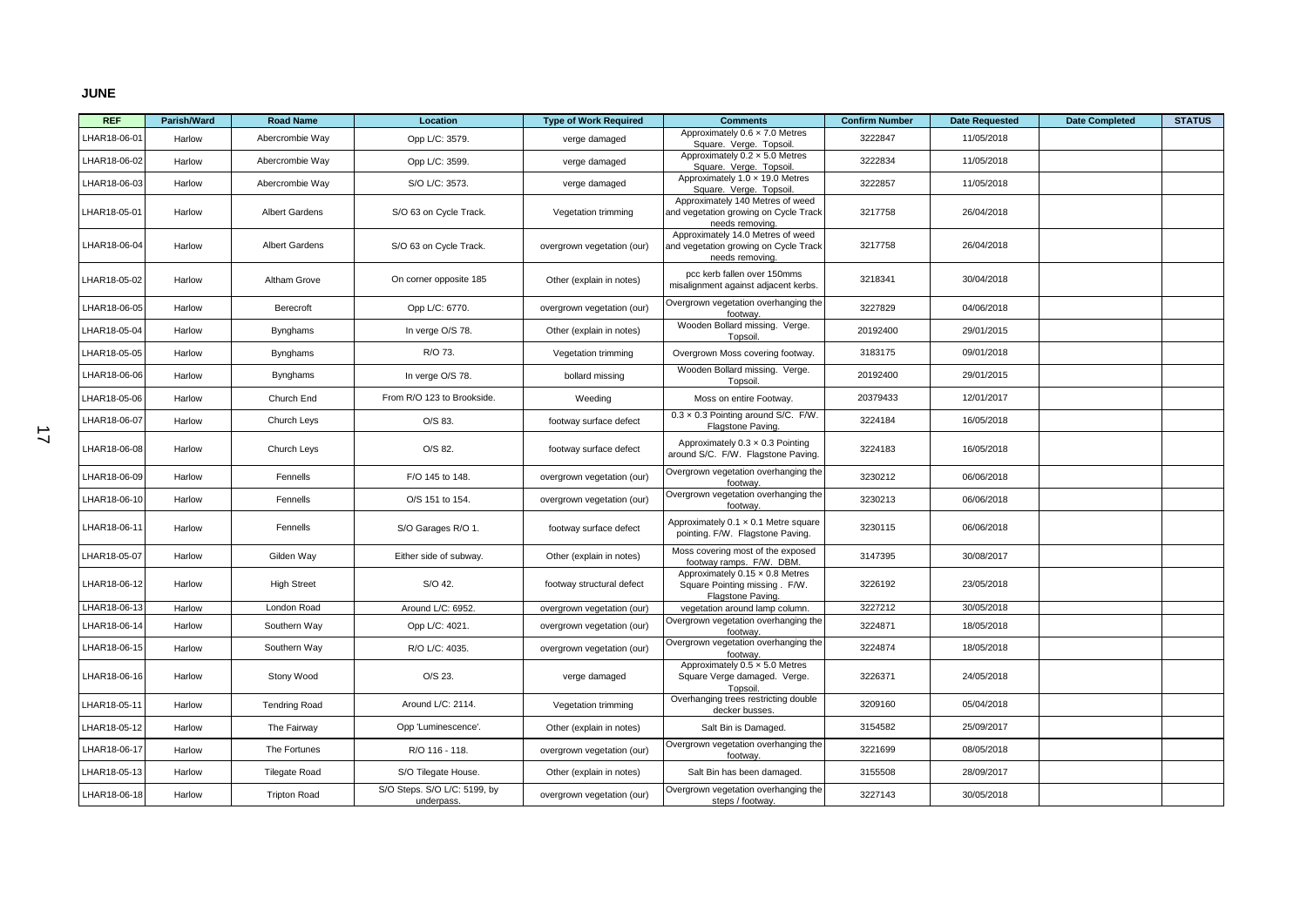| LHAR18-06-19 | Harlow | Westfield | O/S 166 around S/C. | verge damaged | Approximately $0.3 \times 0.3$ Metres<br>Square Pointing. F/W. Flagstone<br>Paving. | 3226880 | 29/05/2018 |  |
|--------------|--------|-----------|---------------------|---------------|-------------------------------------------------------------------------------------|---------|------------|--|
| LHAR18-06-20 | Harlow | Westfield | O/S 124.            | verge damaged | Approximately 1.0 x 5.0 Metre Square<br>verge damage. Verge. Topsoil.               | 3226911 | 29/05/2018 |  |
| LHAR18-06-21 | Harlow | Westfield | O/S 125.            | verge damaged | Approximately 2.5 x 5.0 Metres<br>Square Verge damage. Verge.<br>Topsoil.           | 3226915 | 29/05/2018 |  |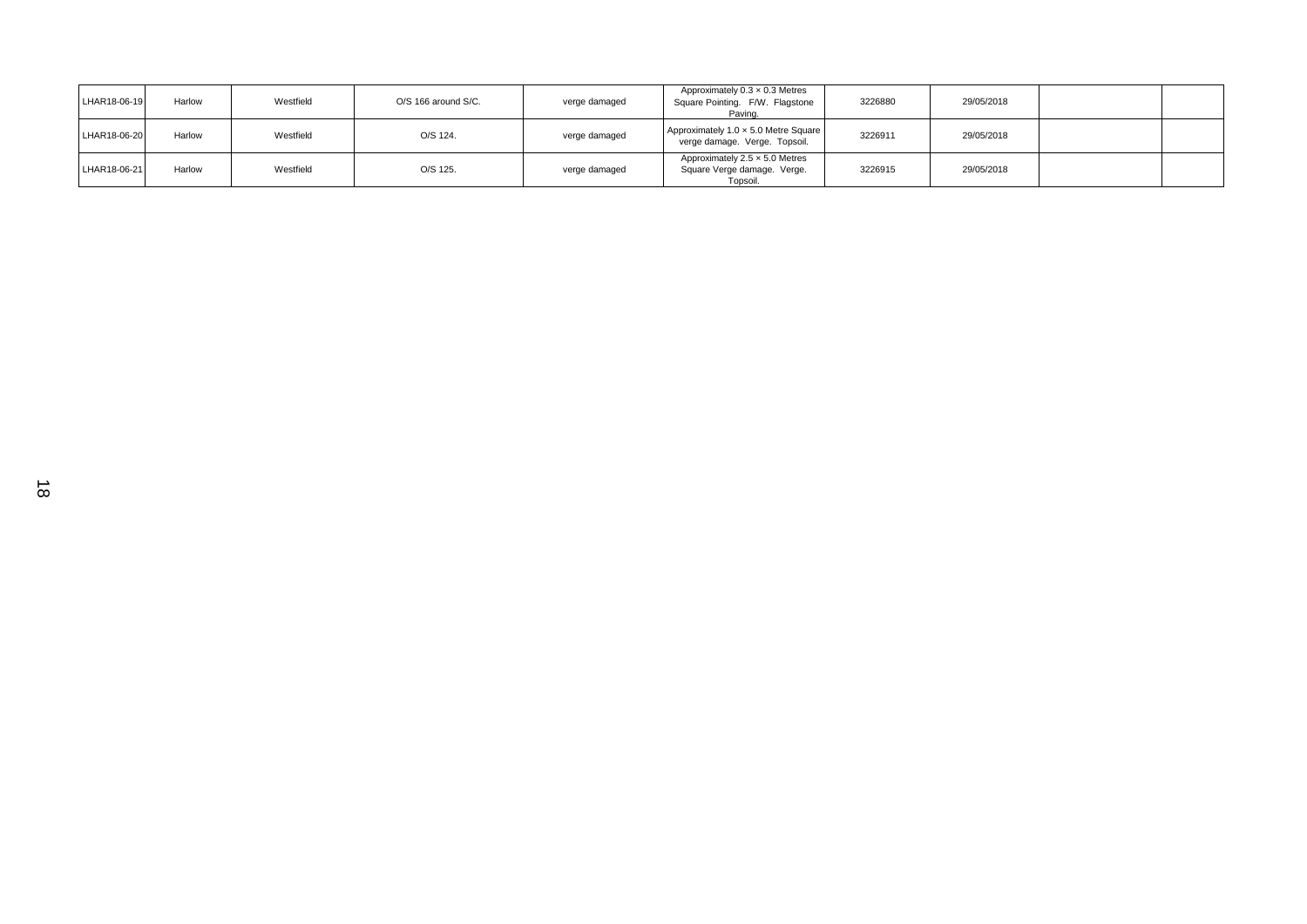| <b>JULY</b>  |               |                       |                                  |                                |                                                                                                                 |                       |                       |                                                           |                   |
|--------------|---------------|-----------------------|----------------------------------|--------------------------------|-----------------------------------------------------------------------------------------------------------------|-----------------------|-----------------------|-----------------------------------------------------------|-------------------|
| <b>REF</b>   | Parish/Ward   | <b>Road Name</b>      | Location                         | <b>Type of Work Required</b>   | <b>Comments</b>                                                                                                 | <b>Confirm Number</b> | <b>Date Requested</b> | <b>Date Completed</b>                                     | <b>STATUS</b>     |
| LHAR18-06-01 | Harlow        | Abercrombie Way       | Opp L/C: 3579.                   | HW: verge damaged              | Approximately 0.6 × 7.0 Metres<br>Square. Verge. Topsoil.                                                       | 3222847               | 11/05/2018            | 11/07/2018                                                | complete          |
| LHAR18-06-02 | Harlow        | Abercrombie Way       | Opp L/C: 3599.                   | HW: verge damaged              | Approximately 0.2 × 5.0 Metres<br>Square. Verge. Topsoil.                                                       | 3222834               | 11/05/2018            | 11/07/2018                                                | complete          |
| LHAR18-06-03 | Harlow        | Abercrombie Way       | S/O L/C: 3573.                   | HW: verge damaged              | Approximately 1.0 × 19.0 Metres<br>Square. Verge. Topsoil.                                                      | 3222857               | 11/05/2018            | 18/07/2018                                                | complete          |
| LHAR18-05-01 | <b>Harlow</b> | <b>Albert Gardens</b> | S/O 63 on Cycle Track.           | <b>Vegetation trimming</b>     | Approximately 140 Metres of weed<br>and vegetation growing on Cycle Track<br>needs removing.                    | 3217758               | 26/04/2018            |                                                           |                   |
| LHAR18-06-05 | Harlow        | Berecroft             | Opp L/C: 6770.                   | HW: overgrown vegetation (our) | Overgrown vegetation overhanging<br>the footway.                                                                | 3227829               | 04/06/2018            | 18/07/2018                                                | complete          |
| LHAR18-05-04 | Harlow        | Bynghams              | In verge O/S 78.                 | Other (explain in notes)       | Wooden Bollard missing. Verge.<br>Topsoil.                                                                      | 20192400              | 29/01/2015            | 11/07/2018                                                | complete          |
| LHAR18-05-05 | Harlow        | Bynghams              | R/O 73.                          | Vegetation trimming            | Overgrown Moss covering footway.                                                                                | 3183175               | 09/01/2018            |                                                           | complete          |
| LHAR18-06-06 | Harlow        | Bynghams              | In verge O/S 78.                 | HW: bollard missing            | Wooden Bollard missing. Verge.<br>Topsoil.                                                                      | 20192400              | 29/01/2015            | 20/07/2018                                                | complete          |
| LHAR18-05-06 | Harlow        | Church End            | From R/O 123 to Brookside.       | Weeding                        | Moss on entire Footway.                                                                                         | 20379433              | 12/01/2017            |                                                           | complete          |
| LHAR18-06-07 | Harlow        | Church Leys           | O/S 83.                          | HW: footway surface defect     | $0.3 \times 0.3$ Pointing around S/C. F/W.<br>Flagstone Paving.                                                 | 3224184               | 16/05/2018            | 11/07/2018                                                | complete          |
| LHAR18-06-08 | Harlow        | Church Leys           | O/S 82.                          | HW: footway surface defect     | Approximately $0.3 \times 0.3$ Pointing<br>around S/C. F/W. Flagstone Paving.                                   | 3224183               | 16/05/2018            | 11/07/2018                                                | complete          |
| LHAR18-06-09 | Harlow        | Fennells              | F/O 145 to 148.                  | HW: overgrown vegetation (our) | Overgrown vegetation overhanging<br>the footway.                                                                | 3230212               | 06/06/2018            | 18/07/2018 Done By Others                                 | complete          |
| LHAR18-06-10 | Harlow        | Fennells              | O/S 151 to 154.                  | HW: overgrown vegetation (our) | Overgrown vegetation overhanging<br>the footway.                                                                | 3230213               | 06/06/2018            | 18/07/2018 Done By Others                                 | complete          |
| LHAR18-06-11 | Harlow        | Fennells              | S/O Garages R/O 1.               | HW: footway surface defect     | Approximately 0.1 × 0.1 Metre square<br>pointing. F/W. Flagstone Paving.                                        | 3230115               | 06/06/2018            | 11/07/2018                                                | complete          |
| LHAR18-05-07 | Harlow        | Gilden Way            | Either side of subway.           | Other (explain in notes)       | Moss covering most of the exposed<br>footway ramps. F/W. DBM.                                                   | 3147395               | 30/08/2017            |                                                           |                   |
| LHAR18-06-12 | Harlow        | <b>High Street</b>    | $S/O$ 42.                        | HW: footway structural defect  | Approximately 0.15 × 0.8 Metres<br>Square Pointing missing . F/W.<br>Flagstone Paving.                          | 3226192               | 23/05/2018            |                                                           |                   |
| LHAR18-06-13 | Harlow        | London Road           | Around L/C: 6952.                | HW: overgrown vegetation (our) | vegetation around lamp column.                                                                                  | 3227212               | 30/05/2018            | 18/7 Not Rangers Suitable<br><b>Tree Surgeon Required</b> | <b>UNSUITABLE</b> |
| LHAR18-05-08 | Harlow        | Maddox Road           | Section alongside Home Close     | Other (explain in notes)       | approx 12 pcc kerbs displaced and<br>laying in the layby and on footway for<br>collection.                      | 3214851               | 18/04/2018            | 01/06/2018                                                | complete          |
| LHAR18-05-09 | Harlow        | <b>Pyenest Road</b>   | O/S 'The Hub @ Harlow' Entrance. | Other (explain in notes)       | (Pointing around surface cover).<br>Approximately 0.600 x 0.600 x<br>0.035mm in places. F/W. Concrete /<br>DBM. | 20207004              | 17/03/2015            | 01/06/2018                                                | complete          |
| LHAR18-06-14 | Harlow        | Southern Way          | Opp L/C: 4021.                   | HW: overgrown vegetation (our) | Overgrown vegetation overhanging<br>the footway.                                                                | 3224871               | 18/05/2018            | 18/07/2018                                                | complete          |
| LHAR18-06-15 | Harlow        | Southern Way          | R/O L/C: 4035.                   | HW: overgrown vegetation (our) | Overgrown vegetation overhanging<br>the footway.                                                                | 3224874               | 18/05/2018            | 18/07/2018                                                | complete          |
| LHAR18-06-16 | Harlow        | Stony Wood            | $O/S$ 23.                        | HW: verge damaged              | Approximately 0.5 × 5.0 Metres<br>Square Verge damaged. Verge.<br>Topsoil.                                      | 3226371               | 24/05/2018            | 11/07/2018                                                | complete          |
| LHAR18-05-10 | Harlow        | <b>Tendring Road</b>  | O/S 4 Bushey Croft.              | Sign cleaning                  | Road Sign dirty (spray paint).                                                                                  | 3209187               | 05/04/2018            | 01/06/2018                                                | complete          |